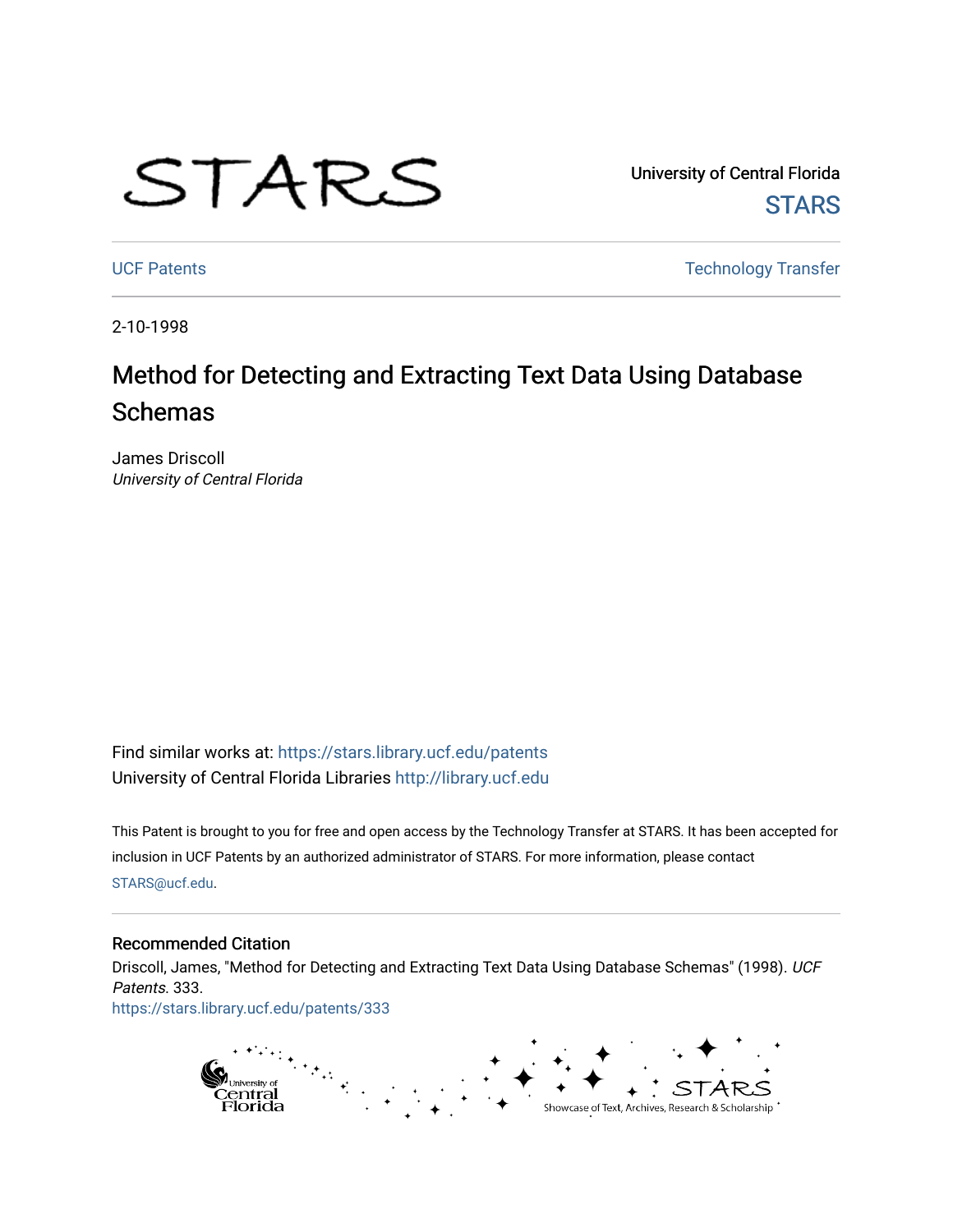

# United States Patent [19]

## Driscoll

#### [54] METHOD FOR DETECTING AND EXTRACTING TEXT DATA USING DATABASE SCHEMAS

- [75] Inventor: James R. Driscoll. Orlando, Fla.
- [73] Assignee: University of Central Florida. Orlando, Fla.
- [21] Appl. No.: 368,045
- (22] Filed: Jan. 3, 1995
- [51] Int. Cl.6 ...................................................... G06F 17/30
- (52] U.S. Cl .............................................. 395/605; 395/604
- (58] Field of Search ..................................... 395/600, 605, 395/606

#### (56] References Cited

#### U.S. PATENT DOCUMENTS

| 4.674.066 | 6/1987  |                  | 395/605 |
|-----------|---------|------------------|---------|
| 4,907,971 | 3/1990  |                  | 434/167 |
| 5.101.349 | 3/1992  | Tokuume et al.   | 364/419 |
| 5.133.349 | 7/1992  |                  | 395/600 |
| 5.168.565 | 12/1992 |                  | 395/600 |
| 5,201,046 | 4/1993  |                  | 395/600 |
| 5.255.386 | 10/1993 |                  | 395/600 |
| 5.297.039 | 3/1994  | Kanaegami et al. | 395/605 |
| 5.321.833 | 6/1994  |                  | 395/600 |
| 5.331.554 | 7/1994  |                  | 395/605 |
| 5.386.556 | 1/1995  | Hedin et al.     | 395/600 |
| 5.404.514 | 4/1995  | Kageneck et al.  | 395/605 |
| 5.418.951 | 5/1995  | Damashek         | 395/600 |
| 5.446.891 | 8/1995  | Kaplan et al.    | 395/600 |
| 5,454,106 | 9/1995  |                  | 395/604 |
| 5.481.704 | 1/1996  | Pellicano        | 395/605 |
| 5.488.725 | 1/1996  | Turtle et al.    | 395/600 |
| 5,495.567 | 2/1996  | Lizawa et al.    | 395/161 |
| 5,499,366 | 3/1996  | Rosenberg et al. | 395/600 |
| 5,535,382 | 7/1996  |                  | 395/600 |
|           |         |                  |         |

US005717913A

#### [111 Patent Number: 5,717,913

#### [451 Date of Patent: Feb. 10, 1998

*Primary Examiner*-Wayne Amsbury

Attorney, Agent, or Firm-Brian S. Steinberger; Law Offices of Brian S. Steinberger

### (57] ABSTRACT

An Information Filtering (IF) system for retrieving relevant text data from a data base document collection is disclosed. A user can use this system to access a dynamic data stream to retrieve relevant data such as accessing e-mail or a wire-service. Alternatively, a user can use the IF system to access an data storage archive such as electronically stored patents. journals and the like. The invention includes several steps. The first step has a user reduce the information they are interested in into a tangible form such as manually writing a natural language user need statement. or alternatively imputing the statement electronically into a computer file for storage. The next step is to create a filter window having an adjustable document viewing text length, that will be used to electronically scan through the database collection of documents in order to determine a relevancy value for each scanned document. The filter can be created several ways using synonym and domain lists. Alternatively. the synonym and lists for each document can be determined by Entity-Relationship (ER) modelling to generate a search schema. After documents receive relevancy values. the user is free to view only those documents having relevancy values that exceed a preselected threshold value. Documents can be ranked from most relevant to least relevant. Feedback information from viewing the retrieved documents can be used to update the synonym/domain lists of the filtering window to enhance the relevance retrieval of subsequent documents.

#### 11 Claims, 16 Drawing Sheets

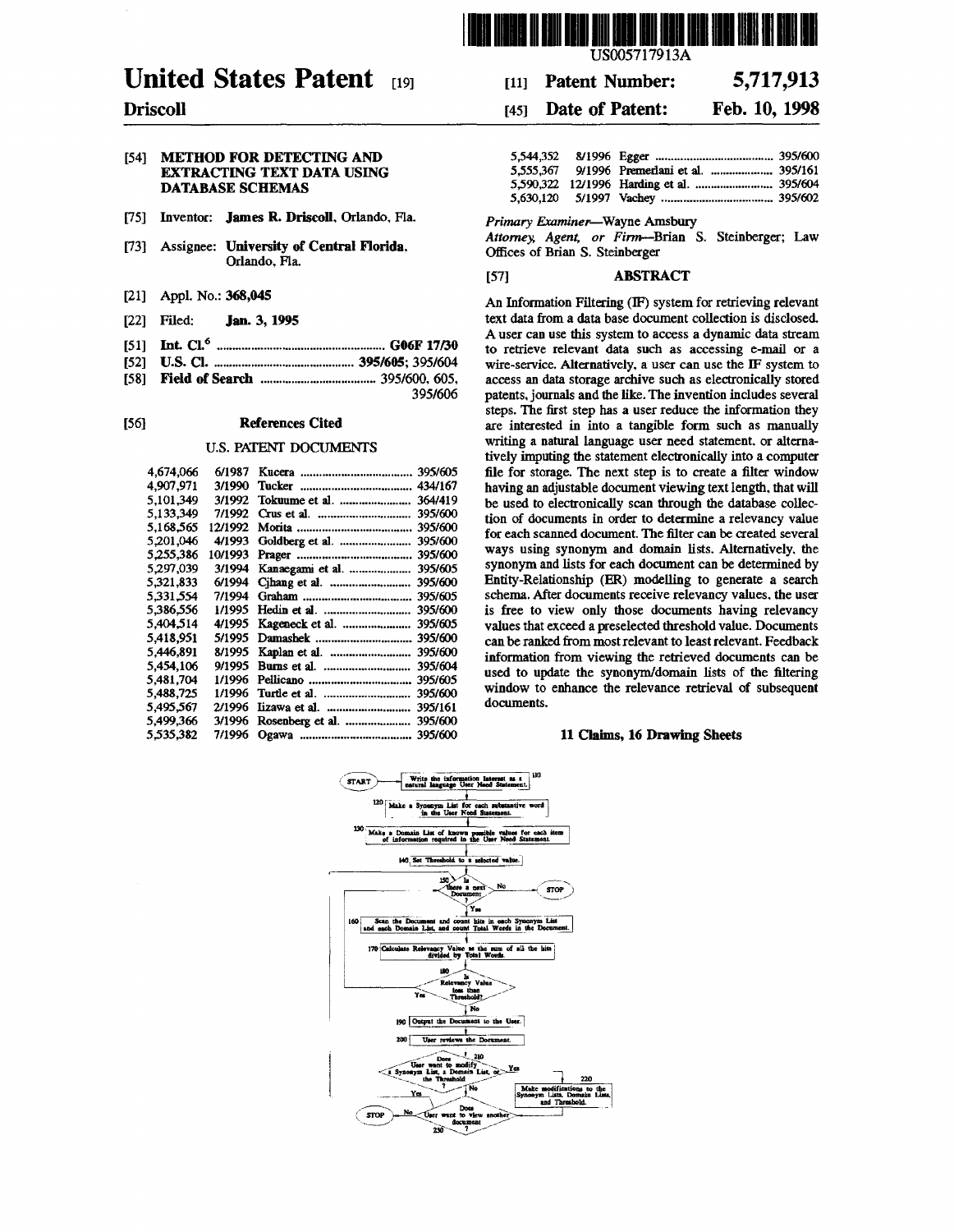

Fig.1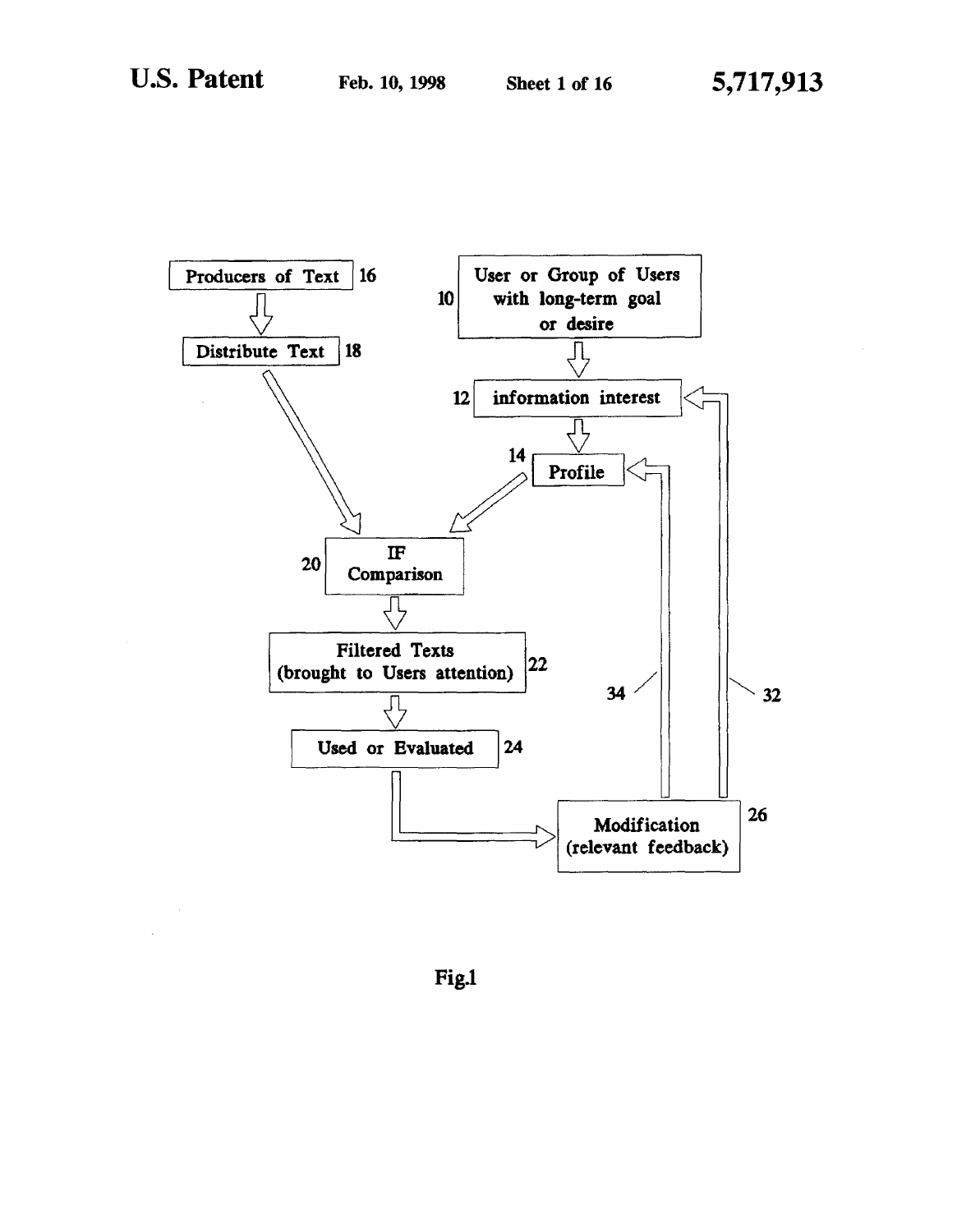

Fig.2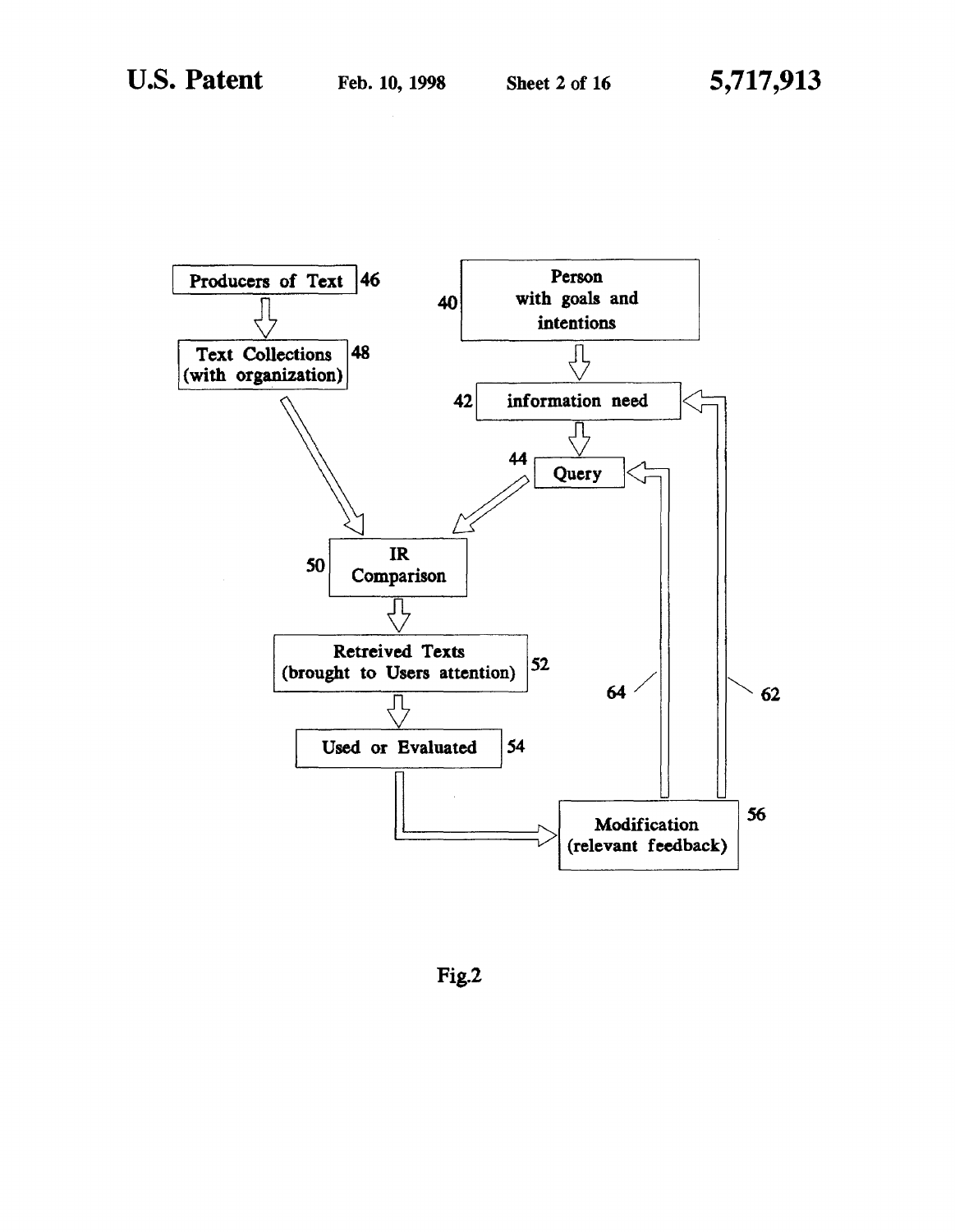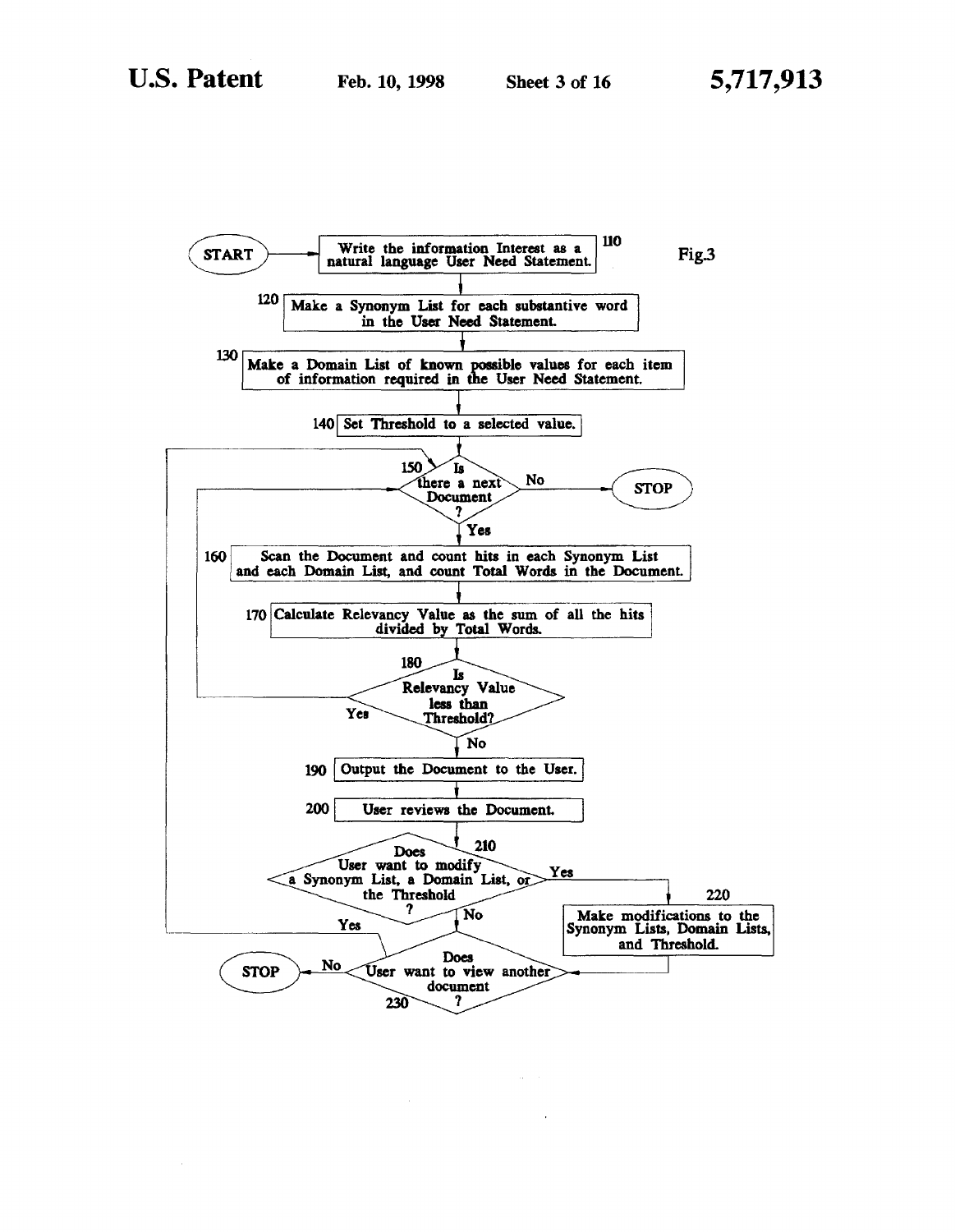Fig.4

<top>

<head> Tipster Topic Description

<num> Number: U2

<dom> Domain: Medical & Biological

<title> Topic: RDT&B of New Cancer Fighting Drugs

<desc> Description:

Document will report on the research, development, testing and evaluation (RDT&B) of a new anti-cancer drug developed anywhere in the world

<narr> Narrative:

A relevant document will report on any phase in the worldwide process of bringing new cancer fighting drugs to market, from conceptualization to government marketing approval The laboratory or company responsible for the drug project, the specific type of cancer(s) which the drug is designed to counter, and the chemical/medical properties of the drug must be identified.

<con> Concept(s):

I. cancer,leukemia

2. drug.chemotherapy

<fac> Factor(s):

<def> Defination{s):

</top>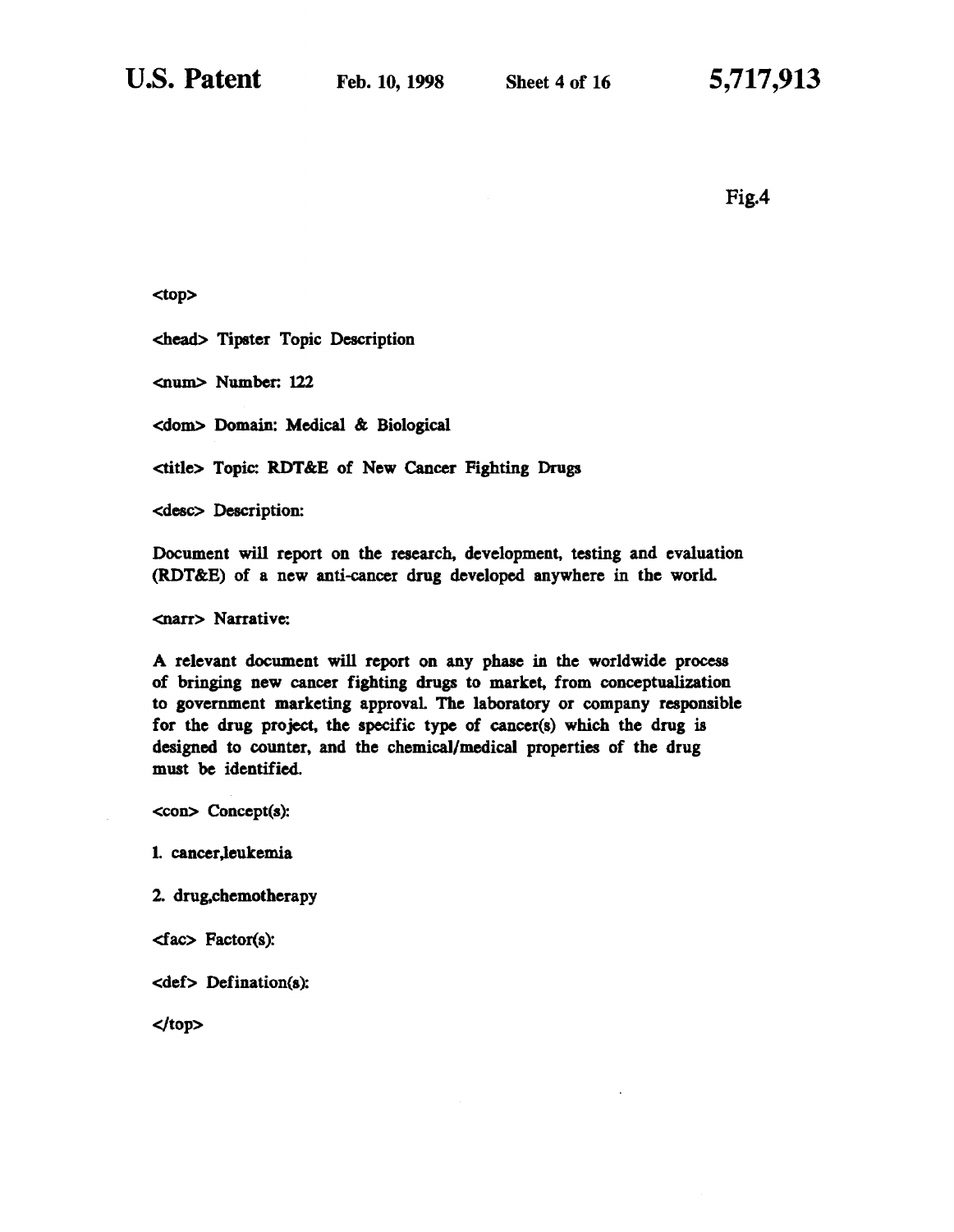List 1 (refer to  $Fig.5B$ ) A synonym list for the word "counter": counter, cure, block, control,... List 2 (refer to Fig. *SC)*  A synonym list for the words "company" or "laboratory": company, laboratory, Inc., Co., Incorporated,... List 3 (refer to Fig.SD) A synonym list for the word "drug": drug, medicine, medication,... List 4 (refer to Fig.SE) A synonym list for the words "conceptualization",..,"approval": conceptualization,... ,approval, study, experiment,... List 5 (refer to Fig.5F) A synonym list for the word "properties": properties, attributes, characteristics,... List 6 (refer to Fig.5G) A synonym list for the word "cancer": cancer, cancerous, carcinogen, carcinoma,... List  $7$  (refer to Fig.5H) A domain list for names of companies or laboratories: SQUIBB. ROCHE, <others are not known, for now> List  $8$  (refer to Fig.5I) A domain list for types of cancer: kidney, lung, skin, ovarian\_ List 9 (refer to Fig.SJ) A domain list for descriptions of properties:

<unknown, for now>.

Fig.5A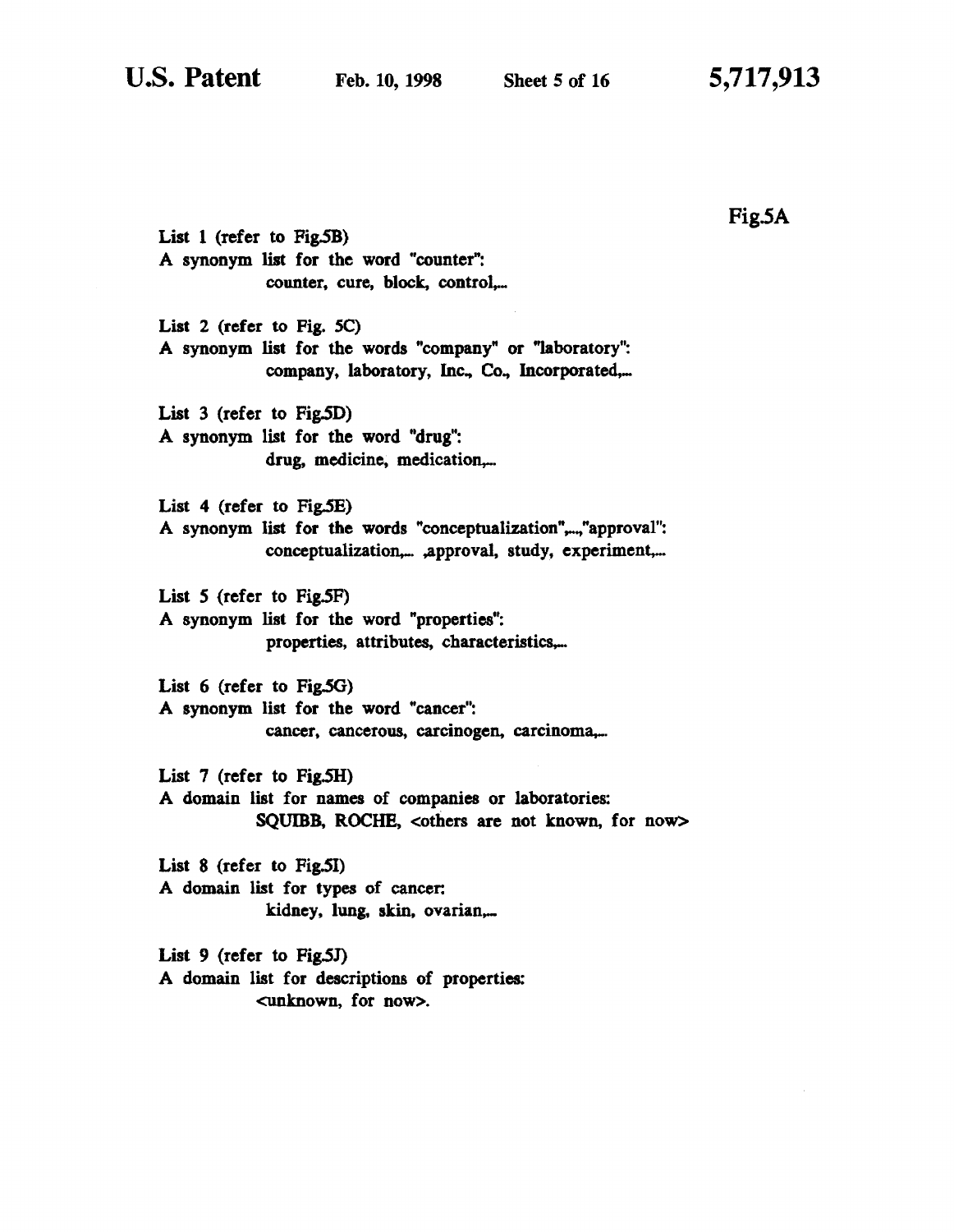5,717,913

| counter.syn         | HALT,                |  |  |
|---------------------|----------------------|--|--|
| <b>ANTI-CANCER.</b> | HALTED,              |  |  |
| ANTI-VIRAL.         | Fig.5B<br>HALTING.   |  |  |
| BLOCK,              | HALTS.               |  |  |
| <b>BLOCKED,</b>     | <b>IMMOBILIZE,</b>   |  |  |
| <b>BLOCKING,</b>    | <b>IMMOBILIZES,</b>  |  |  |
| <b>BLOCKS.</b>      | IMMOBOLIZED,         |  |  |
| CANCER-FIGHTING,    | <b>IMMOBOLIZING.</b> |  |  |
| CEASE,              | OPPOSE.              |  |  |
| CEASED.             | OPPOSED,             |  |  |
| <b>CEASES,</b>      | OPPOSES,             |  |  |
| <b>CESSATION.</b>   | OPPOSING.            |  |  |
| CONTROL.            | PREVENT.             |  |  |
| CONTROLLED,         | PREVENTED.           |  |  |
| CONTROLLING,        | PREVENTING,          |  |  |
| CONTROLS,           | PREVENTS.            |  |  |
| COUNTER.            | REDUCE,              |  |  |
| COUNTERING,         | REDUCED,             |  |  |
| <b>COUNTERS.</b>    | REDUCES.             |  |  |
| <b>CURE</b>         | REDUCING.            |  |  |
| <b>CURED.</b>       | RETAILIATING.        |  |  |
| CURES.              | RETALIATE.           |  |  |
| CURING.             | RETALIATED.          |  |  |
| DESTROY,            | <b>RETALIATES.</b>   |  |  |
| DESTROYED.          | RETORT,              |  |  |
| DESTROYING.         | RETORTED,            |  |  |
| DESTROYS.           | <b>RETORTING.</b>    |  |  |
| DETER,              | <b>RETORTS.</b>      |  |  |
| DETERED,            | SLOW.                |  |  |
| DETERS,             | SLOWED.              |  |  |
| <b>DISCOURAGE.</b>  | SLOWING,             |  |  |
| DEICOURAGED,        | SLOWS,               |  |  |
| DISCOURAGES,        | STOP,                |  |  |
| DISCOURAGING.       | STOPPAGE,            |  |  |
| DESRUPT,            | STOPPED.             |  |  |
| DISRUPTED.          | STOPPING,            |  |  |
| DISRUPTING,         | STOPS,               |  |  |
| DISRUPTS.           | TREAT,               |  |  |
| FIGHT.              | TREATED,             |  |  |
| FIGHTING,           | TREATING,            |  |  |
| FIGHTS.             | TREATMENTS.          |  |  |
| <b>FOUGHT,</b>      | TREATMENT.           |  |  |
|                     | TREATMENTS.          |  |  |
|                     | TREATS.#             |  |  |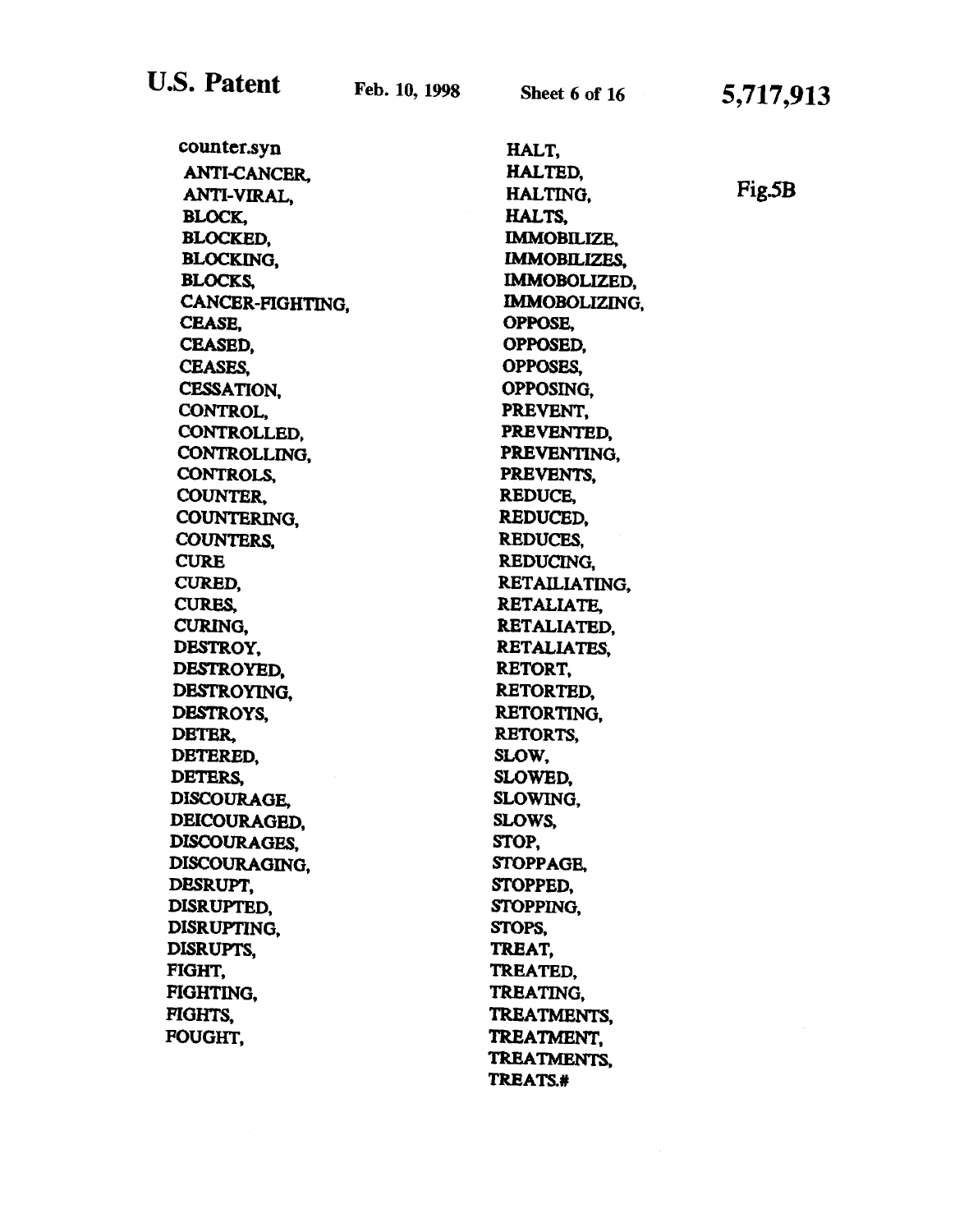Fig.SC

COorLAB.syn co, COMPANIES, COMPANY S, COMPANY, GROUP<sub>S</sub>, GROUP, GROUPS, INC, INSTITUTION S, INSTITUTION, INSTITUTIONS, LAB<sub>S</sub>, LAB, LABORATORIES, LABORATORY S, LABORATORY, RESEARCH.#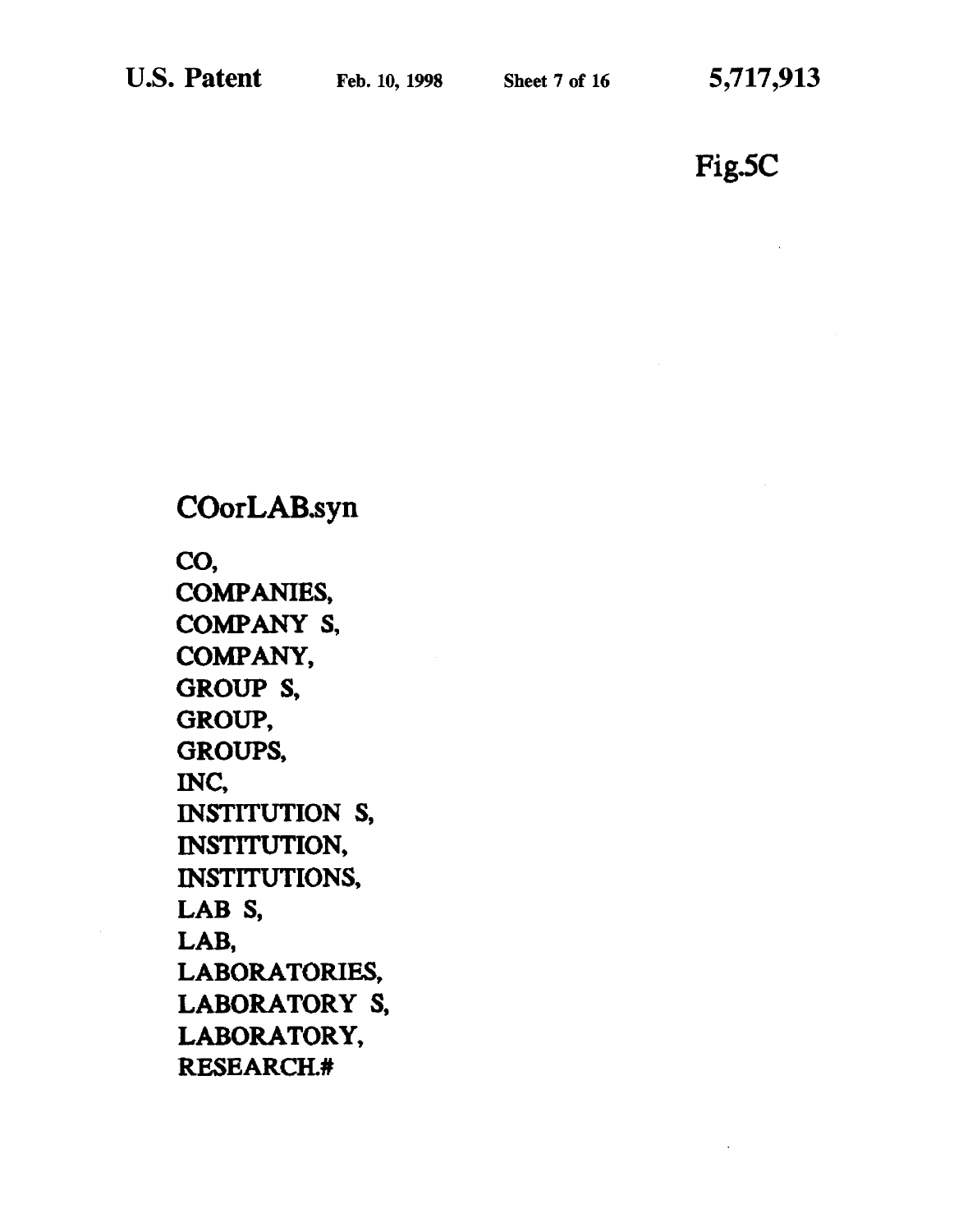Sheet 8 of 16 5,717,913

Fig.SD

# drug.syn COMPOUND S, COMPOUND, COMPOUNDS, DRUG<sub>S</sub>, DRUG, DRUGS, MEDICAMENT S, MEDICAMENT, MEDICMENTS, MEDICATION S, MEDICATION, MEDICATIONS, MEDICINE S, MEDICINE, MEDICINES, NARCOTIC S. NARCOTIC, NARCOTICS.#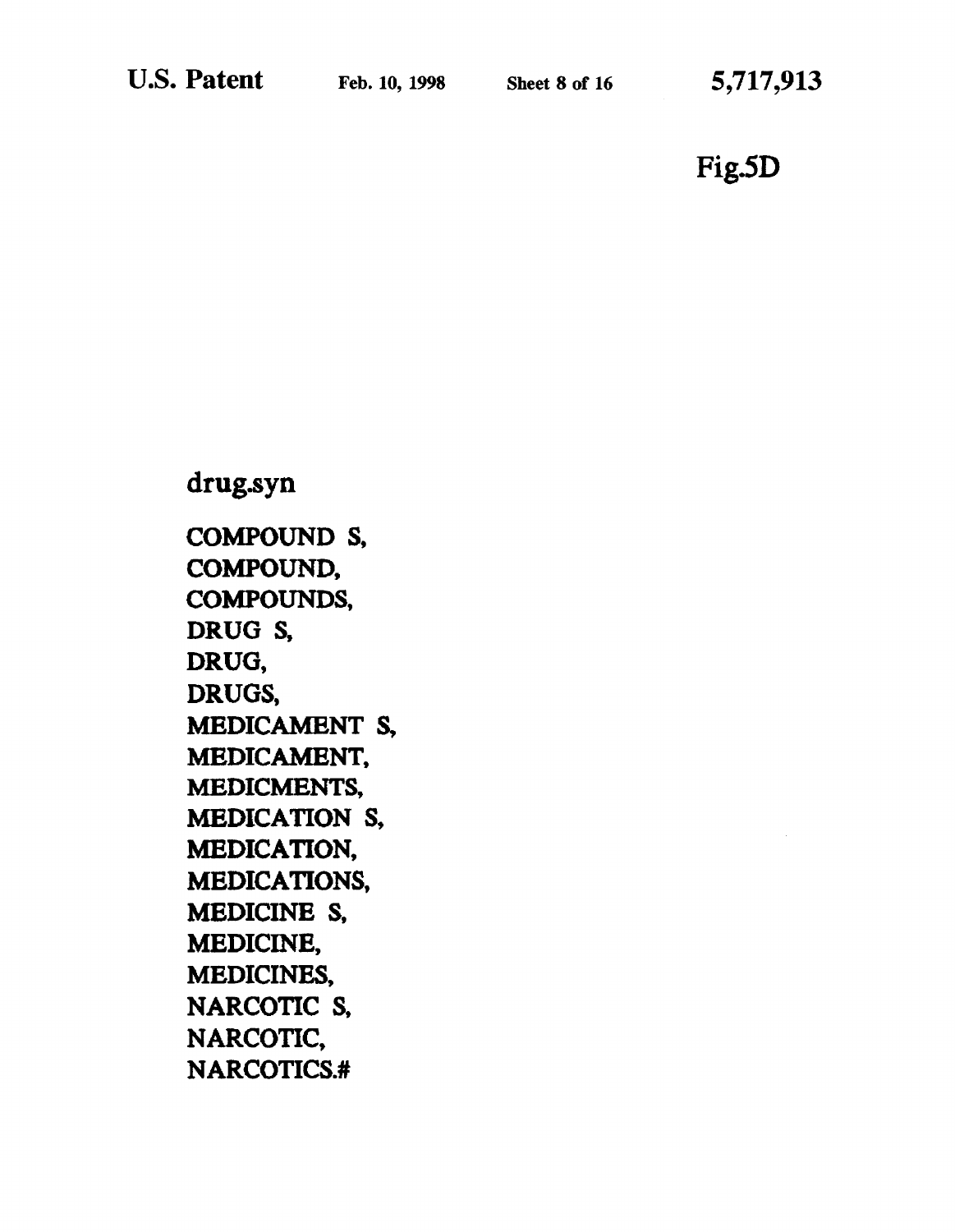U.S. Patent

con-app.syn

Fig.SE

| <b>APPROVAL,</b>      | <b>MARKET,</b>    |
|-----------------------|-------------------|
| <b>APPROVE,</b>       | <b>MARKETED.</b>  |
| <b>APPROVED.</b>      | <b>MARKETING.</b> |
| <b>APPROVES.</b>      | <b>MARKETS.</b>   |
| <b>CREATE,</b>        | PATENT.           |
| CREATED,              | PRODUCE,          |
| <b>CREATES.</b>       | PRODUCED,         |
| <b>CREATING.</b>      | PRODUCES,         |
| DEVELOPE.             | PRODUCING.        |
| <b>DEVELOPED.</b>     | PRODUCT,          |
| DEVELOPES.            | <b>RESEARCH.</b>  |
| DEVELOPING.           | RESEARCHED.       |
| DEVELOPMENT,          | RESEARCHES,       |
| <b>DISTRIBUTE.</b>    | RESEARCHING.      |
| DISTRIBUTED,          | SELLING.          |
| <b>DISTRIBUTES,</b>   | SELLS.            |
| DISTRIBUTING.         | SOLD,             |
| <b>DISTRIBUTION.</b>  | STUDIED,          |
| EXPERIMENT.           | STUDIES,          |
| EXPERIMENTED.         | <b>STUDY.</b>     |
| <b>EXPERIMENTING,</b> | <b>STUDYING.</b>  |
| <b>EXPERIMENTS.</b>   | <b>TEST</b>       |
| FIND,                 | TESTED.           |
| <b>FINDING,</b>       | <b>TESTING,</b>   |
| FINDS.                | TESTS.#           |
| FOUND.                |                   |
| <b>MAKE.</b>          |                   |
| <b>MAKES.</b>         |                   |
| MAKING,               |                   |
| <b>MANUFACTURE,</b>   |                   |
| <b>MANUFACTURED.</b>  |                   |
| <b>MANUFACTURES.</b>  |                   |
| <b>MANUFACTURING,</b> |                   |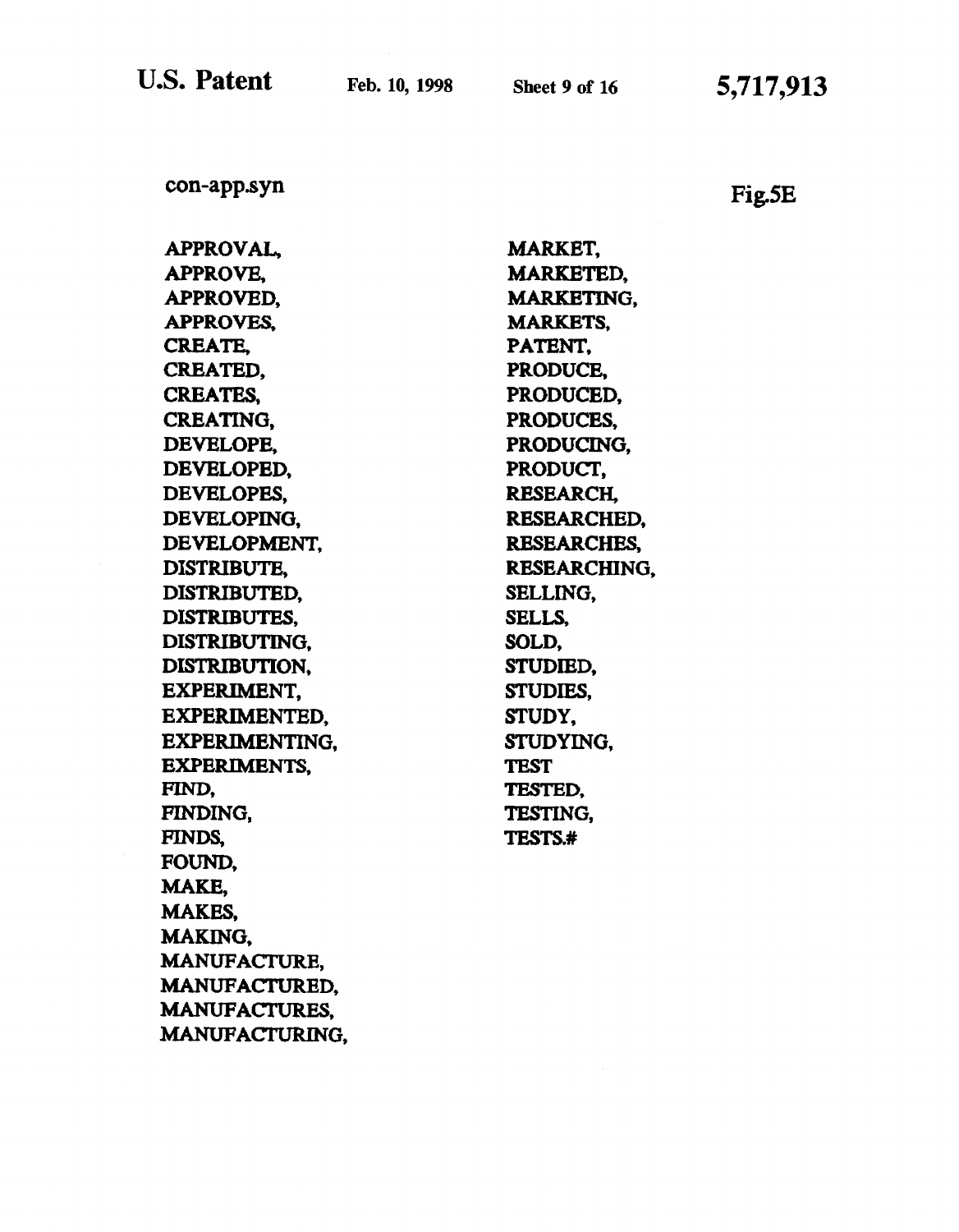Fig.SF

properties.syn

ATIRIBUTE, ATTRIBUTES, CHARACTERISTIC, CHARACTERISTICS, FEATURE, FEATURES, NATURE, PECULIARITY, PECULIARITIES, PROPERTY, PROPERTIES, TRAIT, TRAITS.#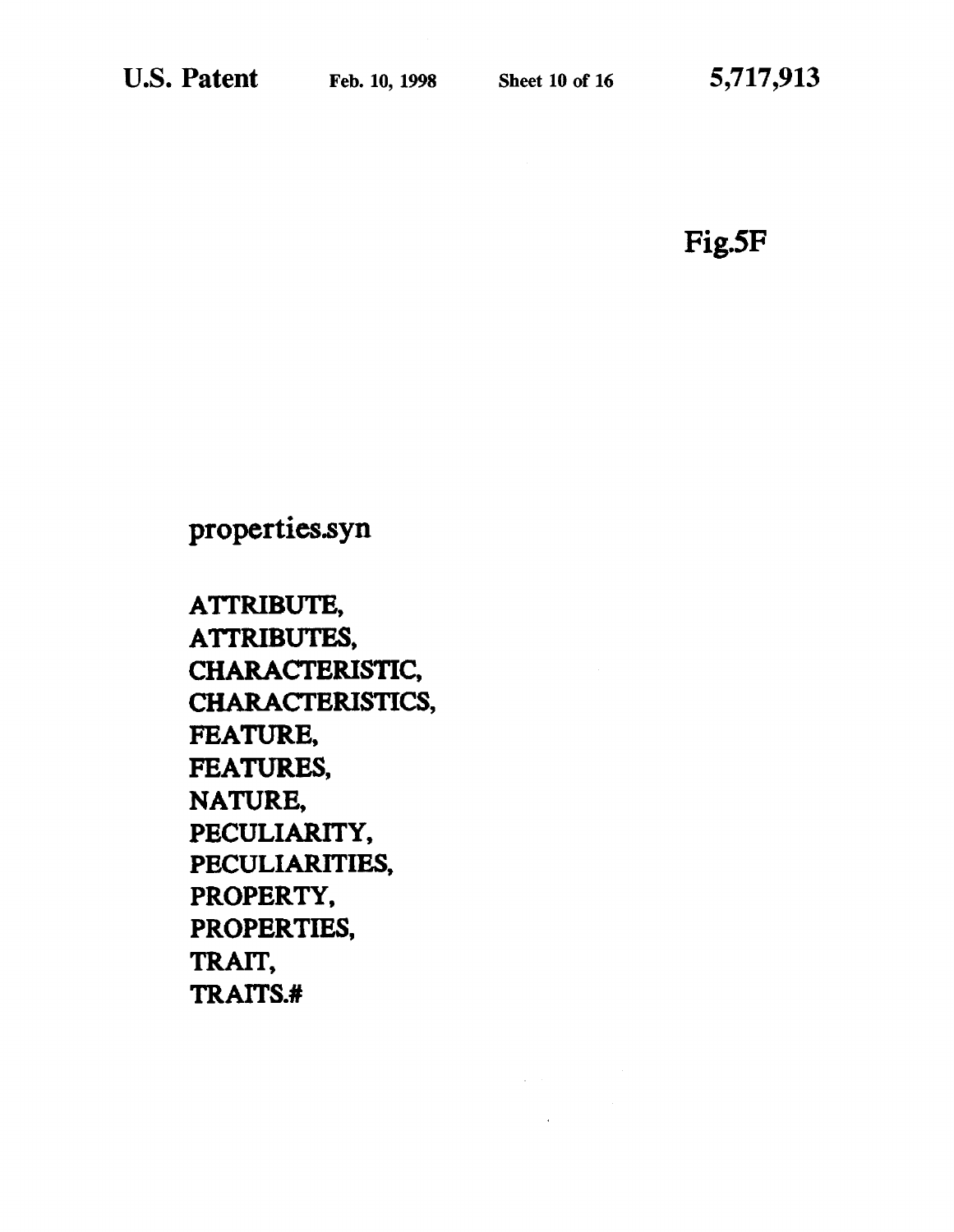# Fig.SG

cancer.syn

CANCER S, CANCER, CANCER-RELATED, CANCEROUS, CANCERS, CARCINOGEN S, CARCINOGEN, CARCINOGENIA TIES, CARCINOGENIATY, CARCINOGENS, CARCINOMA S, CARCINOMA, CARCINOMAS.#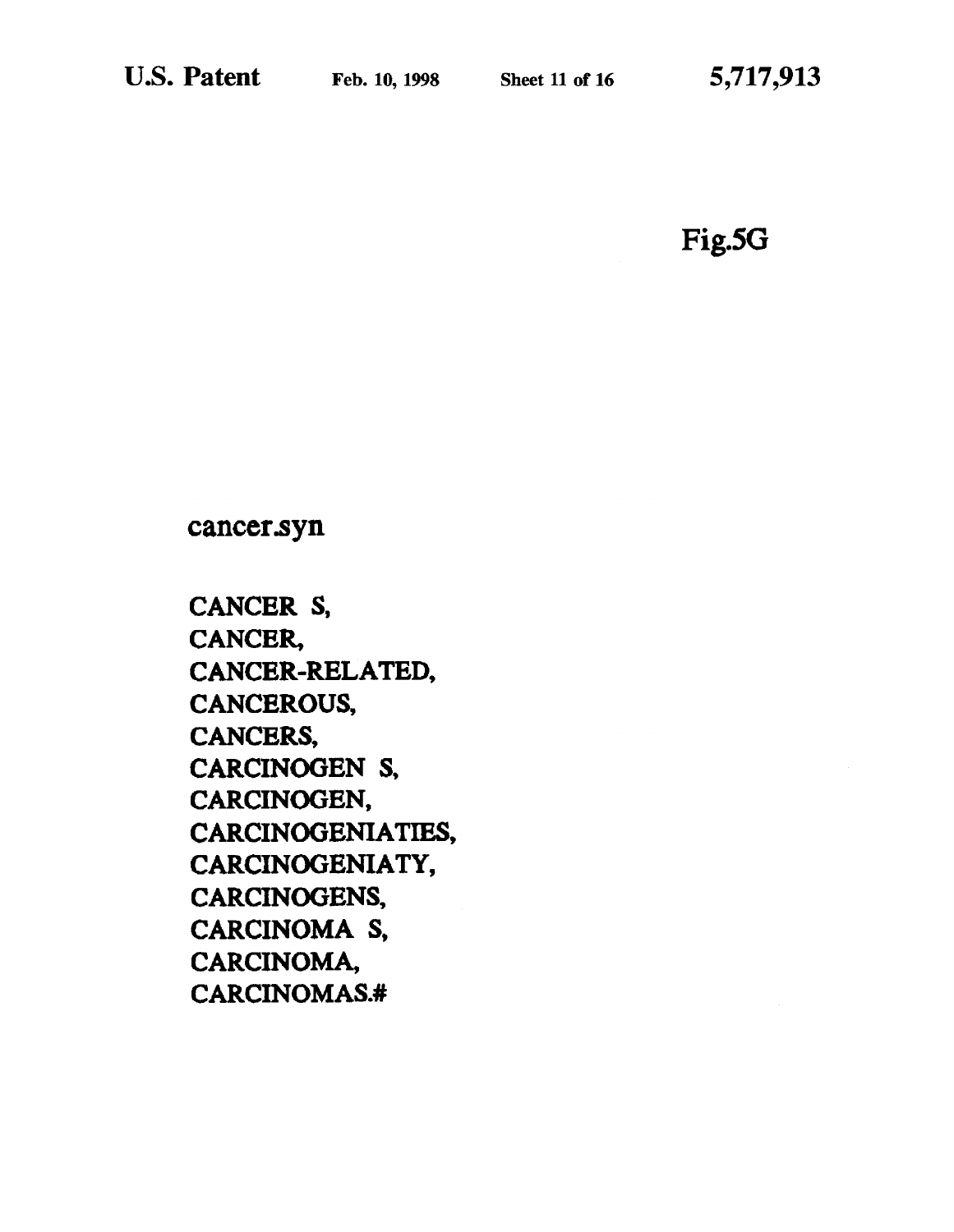COorLAB\_name.dom

|                      |                   | Fig.5H                |
|----------------------|-------------------|-----------------------|
| AG S,                | EUROCETUS,        |                       |
| AG.                  | FRENCH.           |                       |
| ALSZ S,              | <b>GENENTECH.</b> |                       |
| ALZA,                | GENETECH S.       |                       |
| AMEGAN S,            | <b>GENZYME S,</b> |                       |
| AMEGAN,              | <b>GENZYME,</b>   |                       |
| ANDERSON S,          | GLAXO S,          |                       |
| ANDERSON,            | GLAXO,            |                       |
| BECKMAN S,           | HOFFMAN-LA S,     | ROCHE,                |
| BECKMAN,             | HOFFMAN-LA,       | ROSENBERG S,          |
| BERLEX S,            | <b>HOPKINS,</b>   | ROSENBERG,            |
| BERLEX,              | IMMUNEX S,        | SANDOZ S,             |
| BIOGEN S,            | <b>IMMUNEX.</b>   | SANDOZ,               |
| BIOGEN,              | IMMUNUBEN S,      | SCHERING S,           |
| BIOSCIENCES S,       | IMMUNOBEN,        | SCHERING,             |
| <b>BIOSCIENCE,</b>   | <b>IMREG S,</b>   | SCHERING-PLOUGH S,    |
| <b>BOMBAY S.</b>     | IMREG,            | SCHERING-PLOUGH,      |
| <b>BOMBAY,</b>       | KAMIYA S,         | SCHERINGAG S.         |
| <b>BOULDER S,</b>    | KAMIYA.           | SCHERINGAG,           |
| <b>BOULDER.</b>      | LEDERLE S,        | SCRIPPS S,            |
| CENTOCOR S,          | LEDERLE,          | <b>SCRIPPS,</b>       |
| CENTOCOR,            | LIPOSOME S,       | SLOAN-KETTERING S,    |
| CENTUS S,            | LIPOSOME,         | SLOAN-KETTERING,      |
| CENTUS,              | LORAL S,          | SMITHKLINE S,         |
| CHIRON S,            | LORAL,            | SMITHKLINE,           |
| CHIRON,              | MERCK S,          | SQUIBB <sub>S</sub> , |
| CONNAUGHT S,         | <b>MERCK.</b>     | <b>SQUIBB,</b>        |
| CONNAUGHT,           | NEORX S,          | SYNERGEN S,           |
| CROYMED S.           | NEORX,            | SYNERGEN,             |
| CRYOMED.             | NOVA S,           | TRITON S,             |
| DAUCHI S.            | NOVA,             | TRITON,               |
| DAUCHI,              | ONCOR S.          | WARNER-LAMBERT S,     |
| DEPRENYL S,          | ONCOR,            | WARNER-LAMBERT.#      |
| DEPRENYL,            | ORTHO S.          |                       |
| ENZON S.             | ORTHO.            |                       |
| ENZON.               | PLC S,            |                       |
| <b>ERBAMONT S,</b>   | PLC,              |                       |
| <b>ERBAMONT,</b>     | ROBERTS,          |                       |
| <b>ESCAGENETICS,</b> | ROCHE S,          |                       |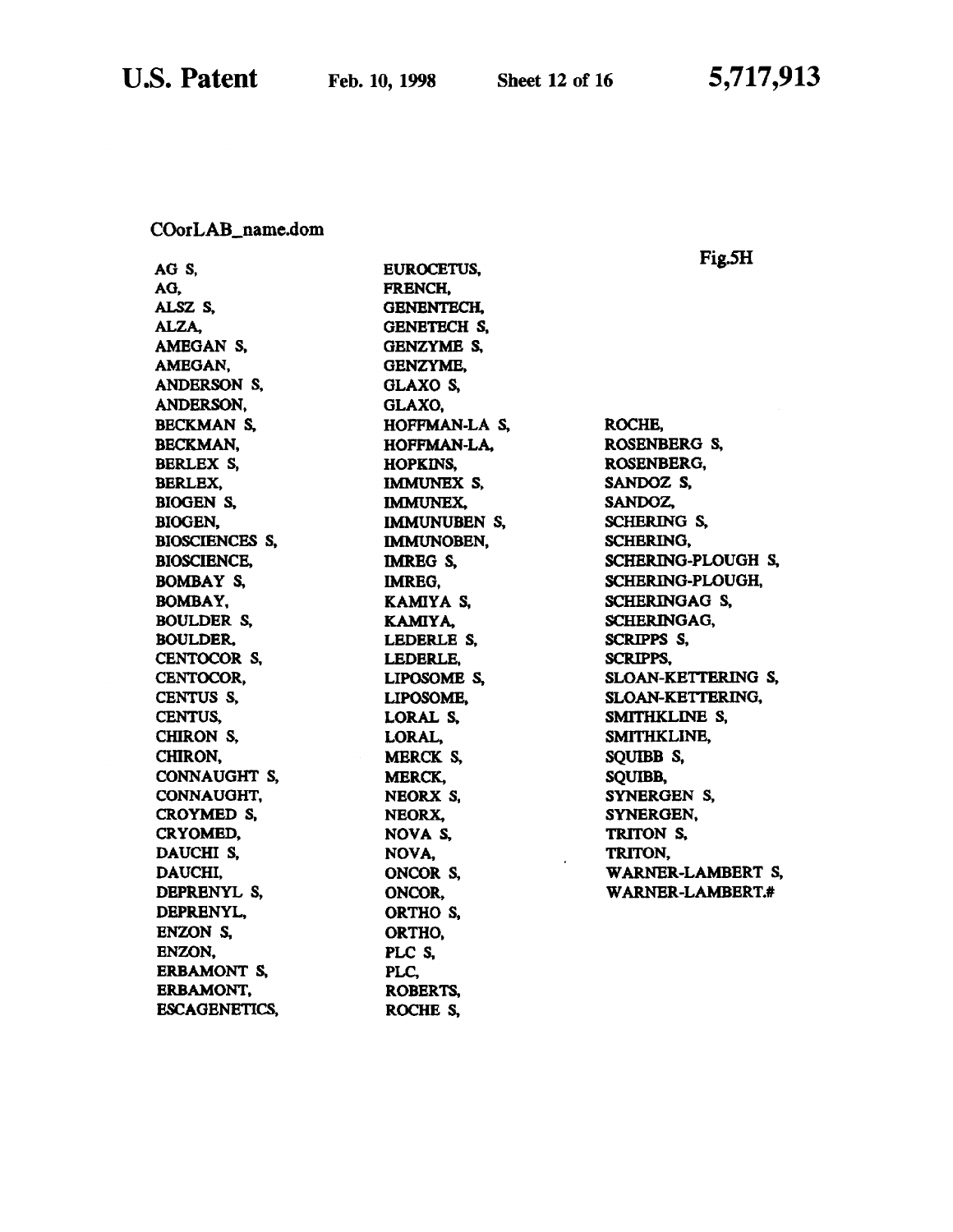Fig.SI

cancer\_type.dom

ANTI-ULCER, BLADDER. BONE, BONES, BRAIN, BREAST, BREAST-CANCER, COLON, INTESTINAL, INTESTINE, KIDNEY, LEUKEMIA, LEUKEMIAS, LUNG, LYMPHOCYTES, LYMPHOMAS, OVARIAN, OVARIES, OVARY, PANCREATIC-CANCER, PROSTRATE, RECTAL, SARCOMA<sub>S</sub>, SARCOMA, SARCOMAS, SKIN, TESTICLE, TESTICLES, TESTICULAR, TUMOR, TUMORS, ULCER S, ULCER, ULCERS.#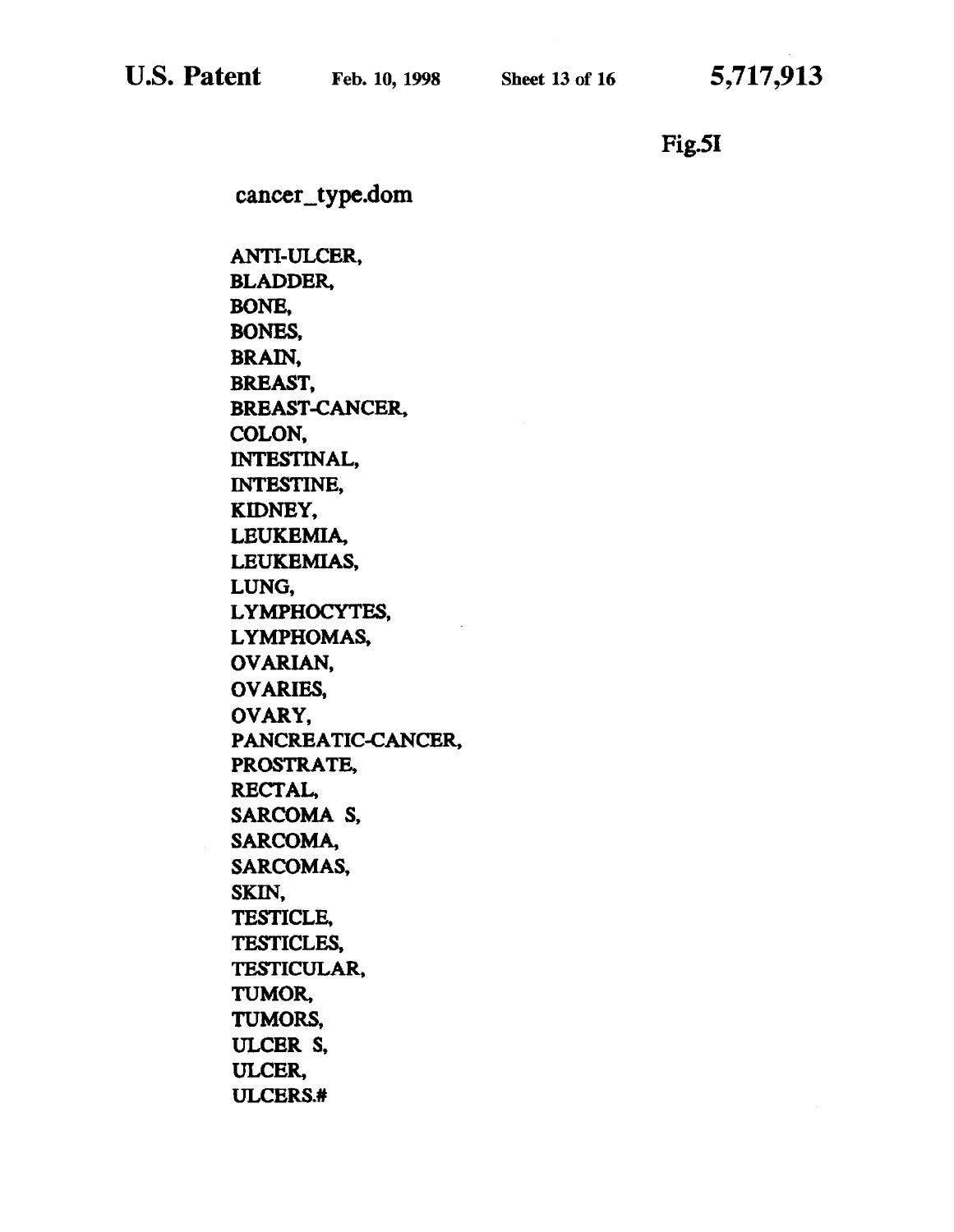## properties\_desc.dom

# Fig.SJ

lS-3 s, 15-3, 2-CDA S, 2-COA, ACCUTANE S, ACCUTANE, ACETATE S, ACETATE, ADRIAMYCIN S. ADRIAMYCIN, ALA<sub>S</sub>. ALA, AMPHOTERICIN-V S, AMPHOTERICIN-B, ANTRIL s. ANTRIL. AZT S, AZT, BCG S, BCO, CALMETTE-GUERIN S, GALMETIE-GUERIN, CARDIOZANE S, CARDIOZANE, CHEMOTHERAPIES, CHEMOTHERAPY S, CHEMOTHERAPY, DBXTRAN S. DEXTRAN, EPOGEN S, EPOGEN, ETHYOL S, ETHYOL, ETOPOSIDE S. ETOPOSIDE, FLUDARA S, FLUDARA,

FLUDARABINE S, FLUDARABINE, G-CSF S, G-CSR, OM-CSP S, OM-CST, **HER-2 S,** HBR-2, HEXALEN S, HEXALEN, IL-2 S. IL-2. IMREG-1 S, IMRE0-1, INTERLBUKIN-2 S, INTERLEUKIN-2, LEUKOTRIENB S, LEUKOTRIENE, LIPOSOME S, LIPOSOME, M19S S, M19S, MA YTANSINE S, MAYTANSINE, MIS<sub>S</sub>, MIS, NEUPOOEN S. NEUPOOBN, NIPENT S, NIPBNT, NOV ANTRONE S, NOVANTRONE, OCTRBOTIDB S, NOVANTRONE, OCTRBOTIDE S, OCTREOTIDE, PEG S, PEG,

PROLEUKIN S, PROLEUKIN, PROSCAR S, PROSCAR, ROPERON-A S, ROFERON-A, SANOOSTATIN S, SANDOSTATIN, SEMUSTINE S, SEMUSTINE, SP-PO S, SP-PG, TAGAMENT S, TAOAMENT, TAMOXIFEN S, TAMOXIFEN, TAXOL S, TAXOL, THERAUP S, THERAUP, TRBTINOIN S, TRBTINOIN, VEPESID S, VEPESID, ZANTAC S, ZANTAC, ZILADEX S, ZOLADEX.#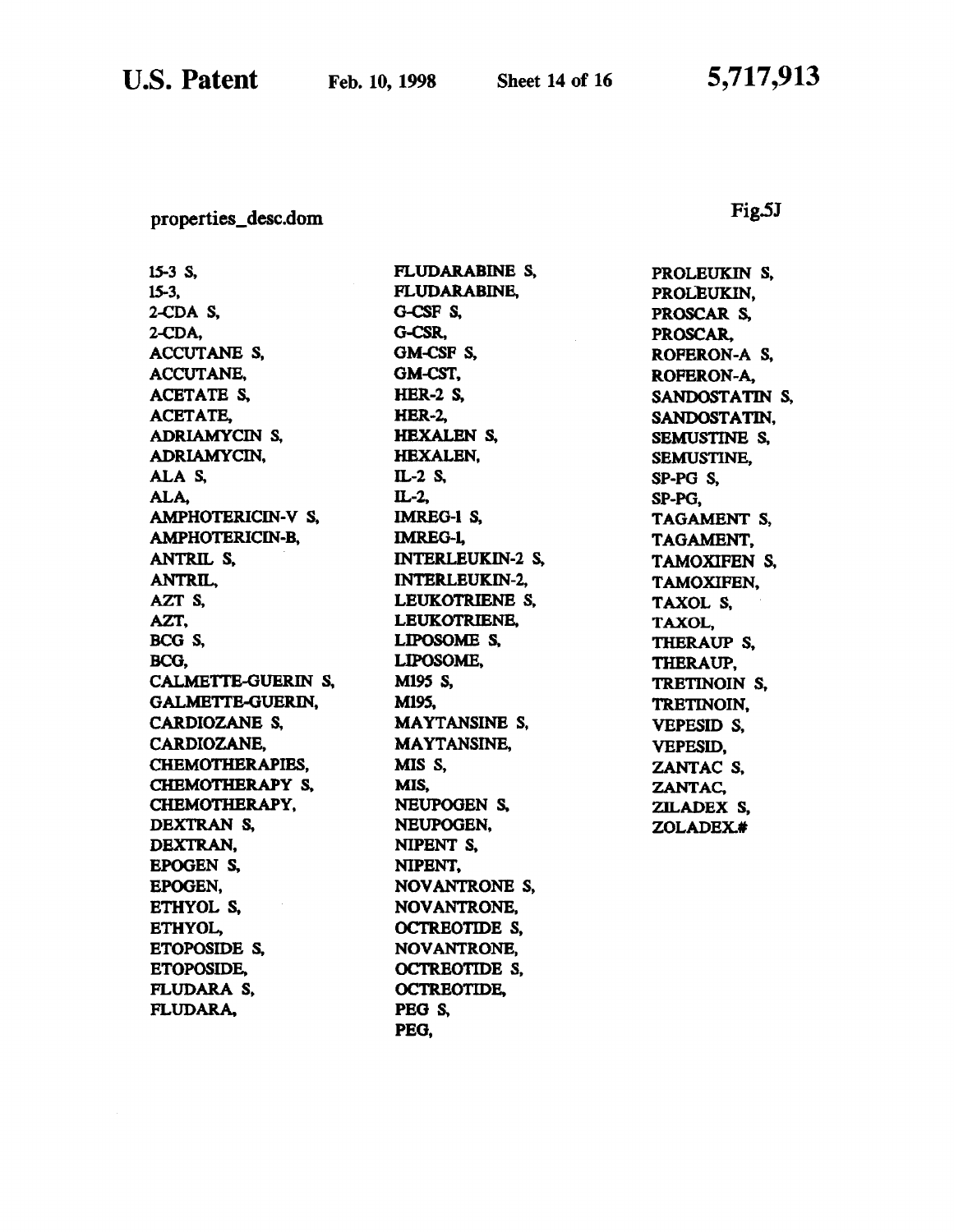<DOC> <DOCNO> SJMN9l-06216203 <IDOCNO> <ACCESS> 06216203 </ACCESS> <DBSCRIPT> TREE: COMPANY; CANCER; DRUG; DEVELOPMENT </DESCRIPT> <LBADPARA> Steve Hee his 1pent a career deviliq waya to grow treee futer and better for Weyerhaeuser Co. Because of that, he now finds himself at the forefront of the battle against cancer.; Weyerhaemer announced an agreement with Bristol-Myers Squibb Co. this week to look into large-scale greenhouse cultivation of yew trees, a scarce species that produces a life-saving cancer drug called taxol. </LEADPARA> <SBCTION> Buaioeu </SBCTION> <HEADLINE> TREE FIRM AIMS TO GROW CANCER DRUG </HEADLINE>  $\langle$ TEST $\rangle$  If Hee can develop a way to quickly grow large quantities of taxol-producing yews in a greenhouse, cancer researchers could have a large, economical source of taxol years sooner than previously thought.; "We're pretty enthusiastic about it," said Hee. Weyerhaeuser's nursery general manager. "We feel it's kind of neat to take some of this tree-growing technology and apply it directly to a human-need problem."; A small San Carlos agricultural biotechnoly company, Escagenetics Corp., has taken a different approach. The company announced in June it had developed a method for producing high concentrations of taxol from yew tree cuttings grown in the laboratory.; Widely hailed as the most promising anti-cancer drug in 15 years, taxol has been shown to inhibit cancer growth and has been particularly effective in combating ovarian and lung cancern; Most of the research involves taxol extracted from the Pacific yew, a scarce species found in old-growth forests. It takes the bark of a dozen yew trees to extract enough taxol to treat one cancer patient; The result: A race is on to artificially manufacture taxol, but, because it is a very complex compound, the basic research is expected to take five or more years, with commercial production years beyond that.; By comparison. Weyerhaeuser is taking a simpler, more direct approach that could  $-$  if Hee is successful  $-$  be economically producing large amounts of taxol in three to five years.; Pacific yews in the wild mature in 60 years, but Hee is not aiming for fully grown trees. "We're looking at growing yew seedlings as a source," he said. "We're looking to grow enough biomass so that you can extract the taxol compound." </TEXT> <BYLINE> Seattle Times </BYLINE> <COUNTRY> USA </COUNTR.Y> <CITY> Seattle </CITY> <BDITION> Morning Final </BDITION> <CODB> SJ </CODB> <NAME> San Jose Mercury News </NAME> <PUBDA TB> 910803 <IPUBDA TB> <DAY> Saturday </DAY> <MONTH> August </MONTH> <PO.COL> 14P <JPG.COL> <PUBYEAR> 1991 </PUBYEAR> <RBGION> WEST </R.BGION> STATE> CA </STATE> <WORD.CT> 344 </WORD.ct'> <DATBLINB> Saturday Auguat 3. 1991 00216203,SJl </DA TBLINB> <COPYRGHT> Copyright 1991. San Jose Mercury News </COPYRGHT> <LIMLBN> I </LIMLBN> <LANOUAGB> ENO </LANOUAGB> </DOC>

Fig.6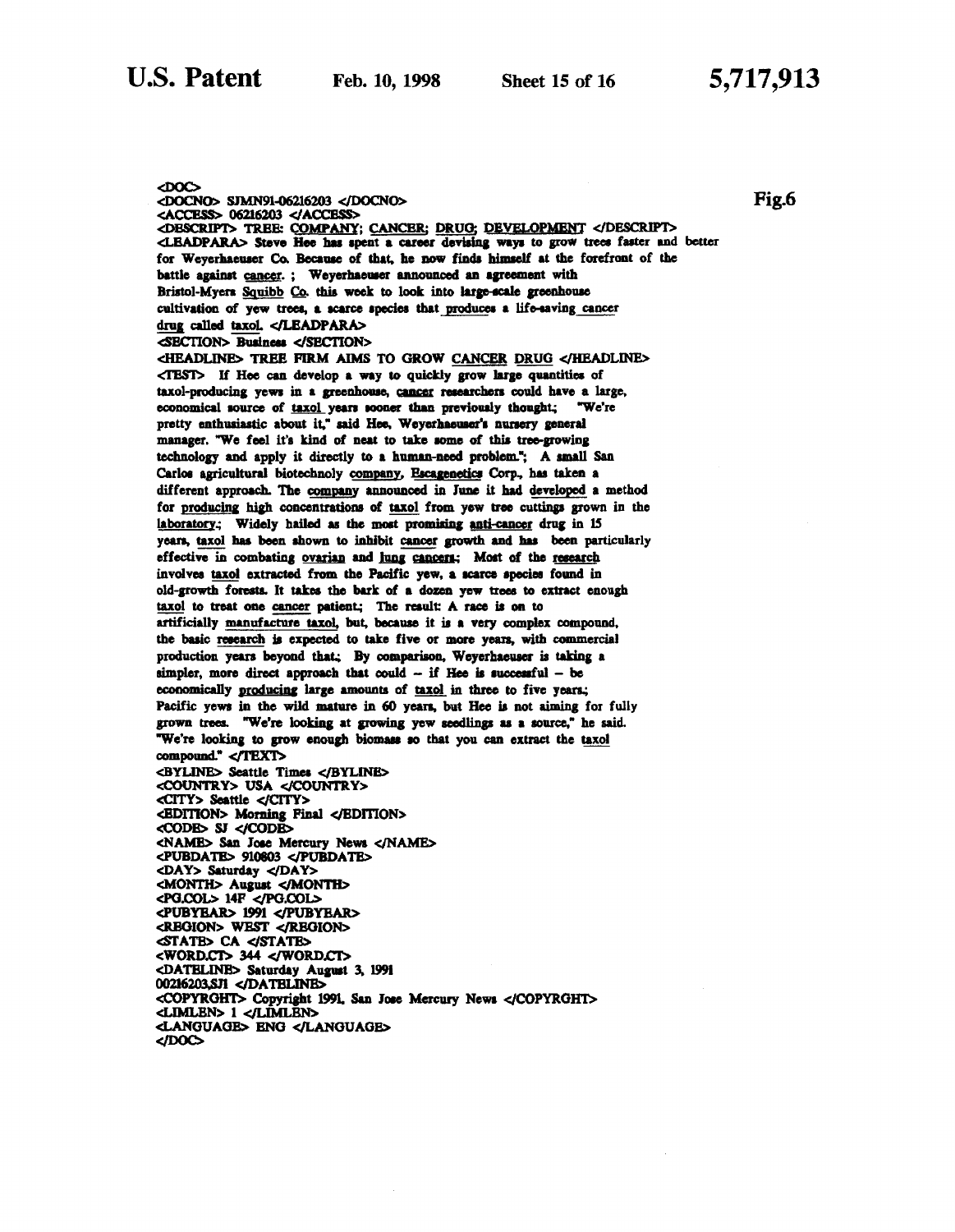

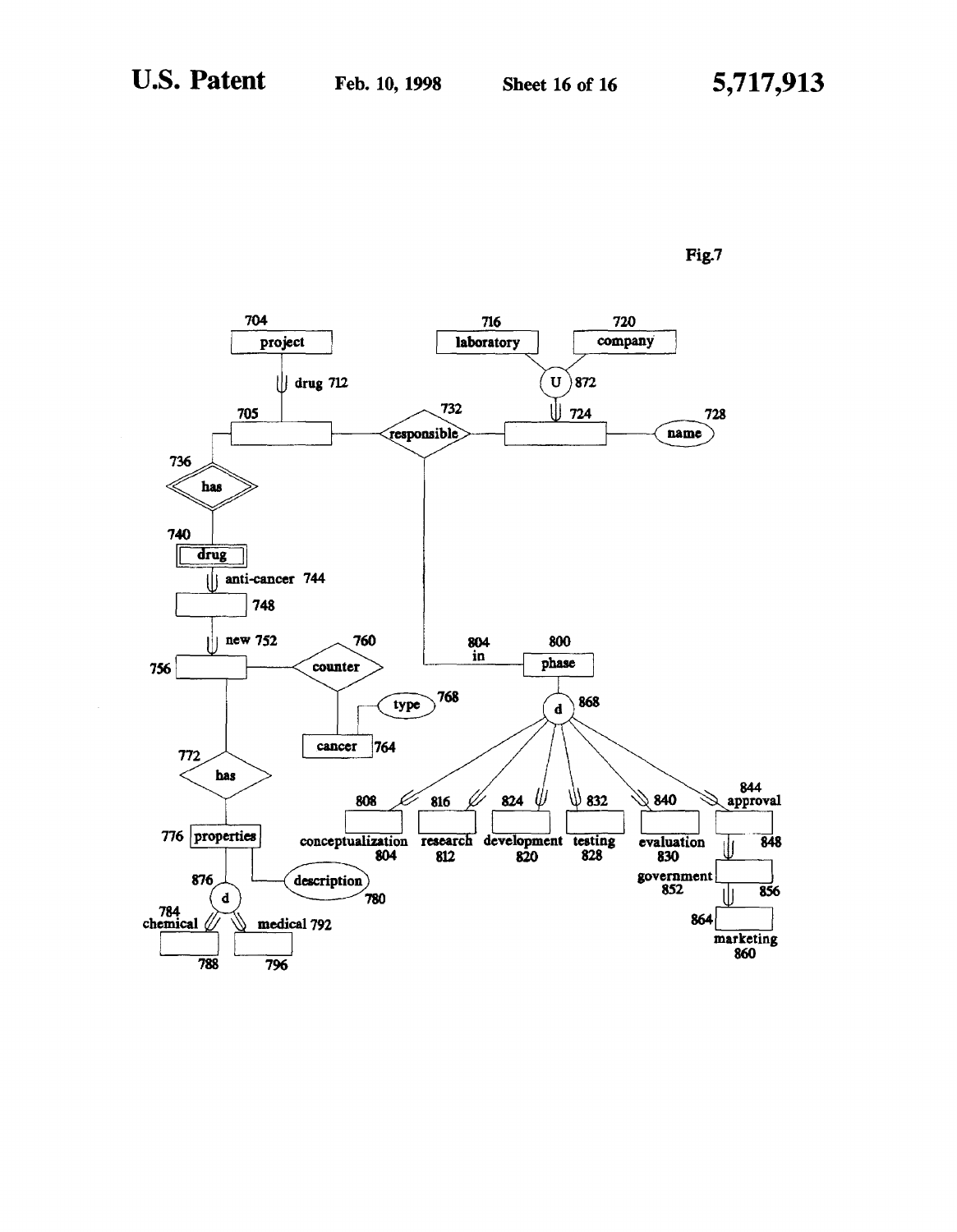#### METHOD FOR DETECTING AND EXTRACTING TEXT DATA USING DATABASE SCHEMAS

This invention relates to information filtering processing, and in particular to a computer program-implemented filtering method and system for automatically retrieving relevant text data from both archive collections and from other document sources using schemas created by Entity-Relationship (ER) data models.

#### BACKGROUND AND PRIOR ARf

This application is related to U.S. patent application Ser. No. 08/148,688 filed on Nov. 5, 1993 entitled: Process for Determination of Text Relevancy now U.S. Pat. No. 5,576, 959. and U.S. application Ser. No. 08/350,334 filed on Dec. 6. 1995 entitled: Improved Relevancy Ranking Using Statistical Ranking, Semantics, Relevancy Feedback and Small Pieces of Text, now U.S. Pat. No. 5.642.502 by the same inventor herein, and which are incorporated by reference.

Information Filtering (herein after referred to as IF) and Information Retrieval (herein after referred to as IR) are known processes for allowing computer users to access relevant text from databases Information Filtering (IF) is a name used to describe a variety of processes involving 25 delivery of information to people who need it Although this term is appearing in popular and technical articles describing computer driven applications such as electronic mail, multimedia distributed systems, and electronic office documents, the distinction between filtering and related  $_{30}$ computer processes such as information retrieval (IR), routing, and categorization. and extraction is often not clear.

are typical in an Information Filtering (1F) process which will now be described. The IF process deals with unstruc- 35 tured or semistructural data. Structured data usually conforms to a format with components that are simple data types with well-defined meanings. For example. consider a table determination of which objects are relevant being a second<br>of people's names and ages. The first column would be<br>abanded ages. The first column would be agency is names and the second is a lissue. character data representing a person's name, and the second  $40^{18\text{SUC}}$ .<br>column would be integer data representing a person's age. Information Retrieval (IR) systems share many of the column would be integer data representing a person's age. Information Retrieval (IR) systems share many of the<br>The IF process deals primarily with textual information, features of IF systems and will be discussed in refere The IF process deals primarily with textual information. features of IF systems and will be discussed in reference to Unstructured data is often considered to be textual data. But. FIG. 2 which shows the major objects and Unstructured data is often considered to be textual data. But, unstructured data is actually more general and includes other involved in IR systems. There are several substantial differ-

unstructured data that includes text, image, voice and video data. These types of unstructured data have meanings that system by one person 40 having a one-time goal and a<br>are difficult to represent. The IF process involves large one-time query. In the IF system of FIG. 1, there are are difficult to represent. The IF process involves large one-time query. In the IF system of FIG. 1, there are repeated<br>amounts of data. The smallest example is gigabytes of text, so uses 10 of the IF system by a person amounts of data. The smallest example is gigabytes of text. *so* uses 10 of the IF system<br>Data that includes image, voice and video examples involve long-term goals or interests. Data that includes image, voice and video examples involve much larger amounts of data. The IF process involves Referring back to FIG. 2, for IR the representation of the streams of incoming data, either being broadcast by remote information need 42 is usually called a query of few words sources (i.e. newswire services) or that are sent directly by such as a Boolean combination of key words or a sentence other sources (i.e. newspaper deliveries). IF can also involve *ss* or a small paragraph. In the IF system of FIG. 1, the where the incoming data is the result of a search. For remote a lengthy description of an information interest which can be access, "intelligent agents" are the filter that is sent to the much larger than a small sentence or small paragraph. The remote data stream of text. The IF process is based on IR system of FIG. 2 recognizes that the initial query 44 of descriptions of individual and group information 60 key words is flawed and can be improved usually by addi descriptions of individual and group information 60 preferences, often referred to as profiles. Profiles typically or subtracting synonyms (i.e. using Boolean connectors such represent long-term interests. The IF process can also as "and", "or"). The IF system of FIG. 1 ass include the removal of data from an incoming stream rather initial profile 14 describes correct specifications of interest than finding data in that stream. The profiles can be used to and therefore, the profile 14 must be correctly used and does express what people do not want as well as what the people 65 not allow for flaws. Where the IR system of FIG. 2 is do want. The IF processes and sub-process involved for text concerned with the collection and organization data only will be discussed in reference to FIG. 1.  $\qquad \qquad \text{IF}$  system of FIG. 1 is concerned with the distribution of

Referring to FIG. 1, filtering begins by users 10 of the computer system having a relatively stable, long-term or periodic goal or desire which is labelled an "information interest" 12. This basic goal leads to regular information interests (e.g. keeping up to date on a topic) that may change slowly over time as conditions, goals and knowledge of the user change. An example of an information interest could be constantly monitoring wire services for information about taxes. The information interest(s) 12 causes people (users) 10 10 to engage in information-seeking behavior (i.e. having texts brought to their attention). This is accomplished by representation of the interest as a profile 14 that can be put to the filtering system.

Referring to FIG. l, producers of the text 16 then distrib-15 ute the text 18 as the text is created, so that this generated text can be brought to the user's attention. The distributed text 18 and the profile(s) 14 are then compared 20. The comparison 20 results in some of the texts being brought to the user's attention where the filtered texts 22 are evaluated 20 as to how well this information responds to the information interest 12 from the long-term motivating goal 10. The evaluation 24 may lead to modification 26 of either or both the profile 14 or the information interest 12. The modified profile 14' is used in subsequent comparisons processes where steps 10-34 repeat over and over.

Another process often referred to as text routing is similar to filtering. Text routing involves sending relevant incoming text data to individuals or groups. Categorization systems are designed to attach one or more predefined categories to incoming objects (i.e. newswire services). The Information Filtering described in reference to FIG. 1 is different from categories because the categories generally do not change as There are usually several characteristics and features that categories because the categories generating of Dict in the modifiable profile(s) 14 of FIG. 1.

> A still another type of process referred to as extraction systems is also slightly different from the filtering described in FIG. 1. In extraction processes, the extraction of facts from the text of incoming objects is emphasized with the

types of data such as images, voice, and video.<br>Conventional data base systems have difficulty handling of FIG. 1. Referring to FIG. 2, an Information Retrieval (IR) Conventional data base systems have difficulty handling of FIG. 1. Referring to FIG. 2, an Information Retrieval (IR)<br>structured data that includes text, image, voice and video system is typically concerned with single use

> information interest 12 is usually called a topic and can be as "and", "or"). The IF system of FIG. 1 assumes that the concerned with the collection and organization of texts, the

f,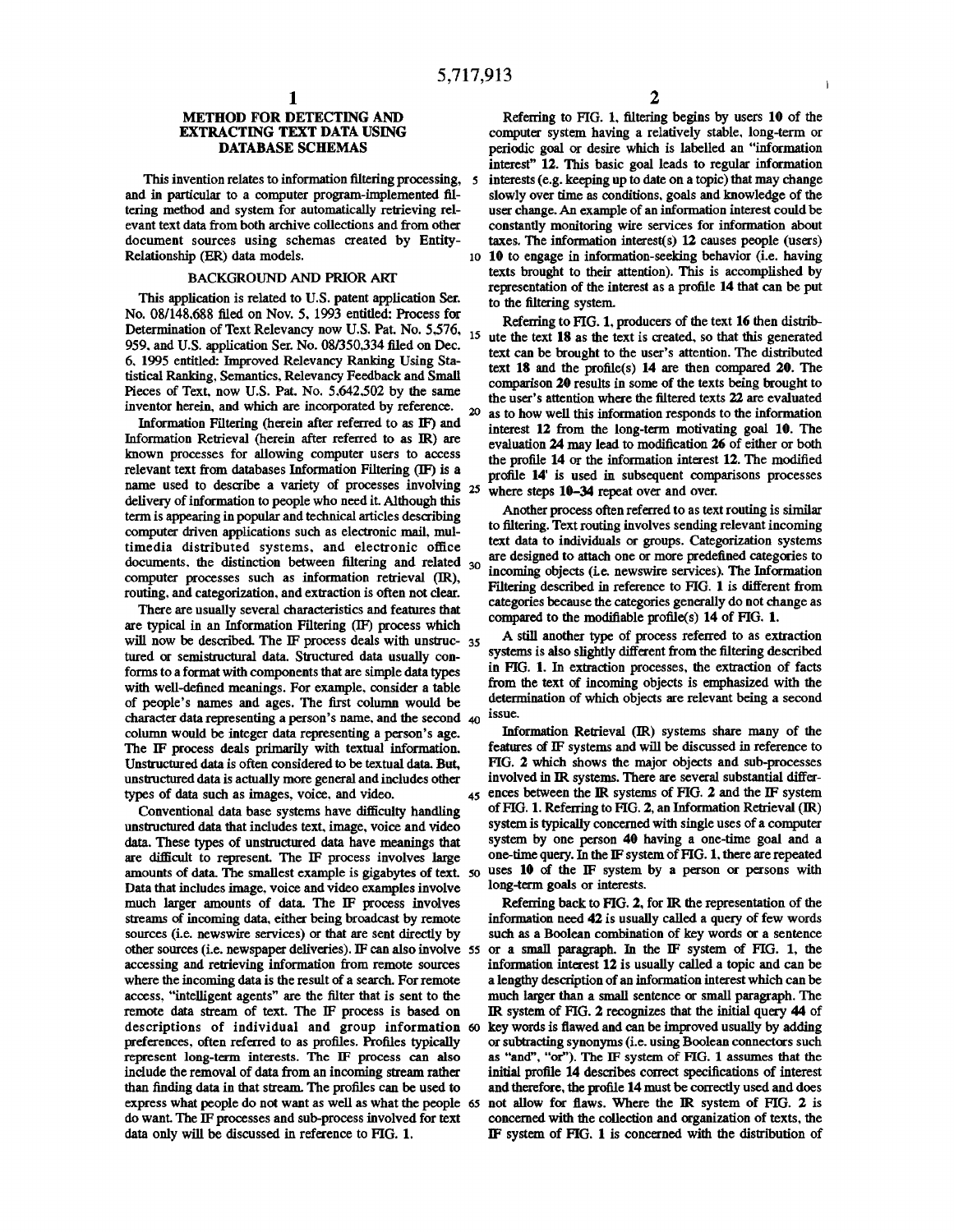texts to groups or individuals. For example, in the IR system of FIG. 2. texts 48 can be compared 50 to the query 44 and a numeric "weight" can be assigned to the text In the IR system of FIG. 2. the retrieved texts 52 can then be collected and sorted according to their weights and presented to the 5 user at S2. In the IF system of FIG. l, texts 18 are compared 20 to the profile 14 and given a numeric ''weight" but only those texts with weight greater than some threshold are presented to the user.

Other substantial differences between the IR systems of  $10$ FIG. 2 and the IF system of FIG. 1 will further be described. Where IR systems of FIG. 2 are generally concerned with the selection of text from a relatively static collection that has already been created and usually has already been archived, the IF systems of FIG. 1 are primarily concerned 15 with the selection or elimination of text from a dynamic data stream (i.e. wireservices and the like) where the data is new and usually has not yet been aeated. Since the IR systems of FIG. 2 use archived text 48, this allows for statistical information about the text to be used in the comparison step 20 50 in order to aid in obtaining the retrieved text In the IF system of FIG. 1, true statistical data is not available on the dynamic incoming data stream 16, 18 since the data coming in 46 is usually new and has not yet been created. Where the IR system of FIG. 2 is concerned with responding to the <sup>25</sup> user's interaction with texts within a single informationseeking episode, IF systems of FIG. 1 are concerned with long-term changes over a series of information-seeking episodes. In other words, the profile 14 in FIG. 1 needs to be stored and saved.

#### SUMMARY OF THE INVENTION

A first object of the instant invention to provide a system for retrieving relevant text data from a dynamically generated data stream using a schema for filtering out the relevant 35 text.

A second object of this invention is to provide a system for retrieving relevant text data from an archive storage using a schema for filtering out the relevant text

A third object of this invention is to represent the  $40$  Retrieval (IR) process for retrieving text data. information-interest from a database user, as a database search schema.

A fourth object of this invention is to use database modelling techniques to form a representation of a user's 45 information-interest

A fifth object of this invention is to automatically retrieve relevant text data using a database schema.

A sixth object of this invention is to increase the percentage of documents the user reads that are relevant, and to *so*  likewise reduce the number of nonrelevant documents that must be read.

A preferred embodiment for retrieving relevant text data from a data base document collection using an Information Ftltering (IF) system is disclosed. A user can use the *ss*  invention to access a dynamic data stream to retrieve relevant data such as accessing e-mail or a wire-service. A user can also use this invention to access an data storage archive such as electronically stored patents, journals, legal documents, medical documents and the like. The invention 60 domain words highlighted. has several steps. The first step has a user reduce the information they are interested in into a tangible form such as manually writing a natural language user need statement, or alternatively imputing the statement electronically into a computer file for storage. The next step is to create the filter *6S*  window that will be used to electronically scan through the database collection of documents in order to determine a

relevancy value for each scanned document. The filter can be created several ways including using synonym/domain lists or by entity-relationship (ER) modelling. With the fonner, synonym lists for each substantive word in the user need statement(s) is matched to each scanned document to determine the number of matching hits. Domain lists, which can be the actual answers that can satisfy the user need statement, are created and compared to each scanned document to determine the matching number of hits. The hits of

the lists for each document are summed together and divided by a value that represents the total length of the document, creating a relevancy value for that document. The relevancy values from these lists can be calculated manually or electronically from electronically stored thesauruses, encyclopedias and the like. Alternatively, the relevancy value for each document can be determined by Entity-Relationship (ER) modelling to generate a search schema. The schema breaks up into individual synonyms for each word and becomes a filter window that is used to scan over the document collection, wherein the window moves over the collection until the relevant text data (relevant document(s)) is found. After documents receive relevancy values. the user is free to view only those documents having relevancy values that exceed a preselected threshold value. Documents can be ranked from most relevant to least relevant. Feedback information from viewing the retrieved documents can be used to update the synonym/domain lists and ER schemas of the filtering window to enhance the relevance retrieval of subsequent documents.

Other types of data such as but not limited to image, and <sub>30</sub> sound data from multimedia sources can also be searched with the subject invention.

Further objects and advantages of this invention will be apparent from the following detailed description of preferred embodiments which are illustrated schematically in the accompanying drawings.

## BRIEF DESCRIPTION OF THE FIGURES

FIG. 1 shows a prior art model of an Information Filtering (IF) process for retrieving text data.

FIG. 2 shows a prior art model of an Information

FIG. 3 shows an overview flowchart representing the preferred embodiment of the invention of using synonym and domain lists to create the filtering window to scan document collections.

HG. 4 shows an exemplary user need statement that can be used with the flow chart of FIG. 3.

FIG. SA illustrates the six synonym lists and four domain lists that are created with the user need statement of FIG. 4.

- FIG. 5B shows Synonym List 1 of FIG. 5A.
- FIG. 5C shows Synonym List 2 of FIG. 5A.
- FIG. 5D shows Synonym List 3 of FIG. 5A.
- FIG. SE shows Synonym List 4 of FIG. SA.
- FIG. 5F shows Synonym List 5 of FIG. 5A.
- FIG. 5G shows Synonym List 6 of FIG. 5A.
- FIG. SH shows Domain List 1 of FIG. SA.
- FIG. 5I shows Domain List 2 of FIG. 5A.
- FIG. 5J shows Domain List 3 of FIG. 5A.

FIG. 6 shows a scanned document with the synonym and

FIG. 7 shows the alternative Entity-Relationship (ER) model that can be used to create the novel filter in FIG. 3.

#### DESCRIPTION OF THE PREFERRED EMBODIMENT

Before explaining the disclosed embodiment of the present invention in detail, it is to be understood that the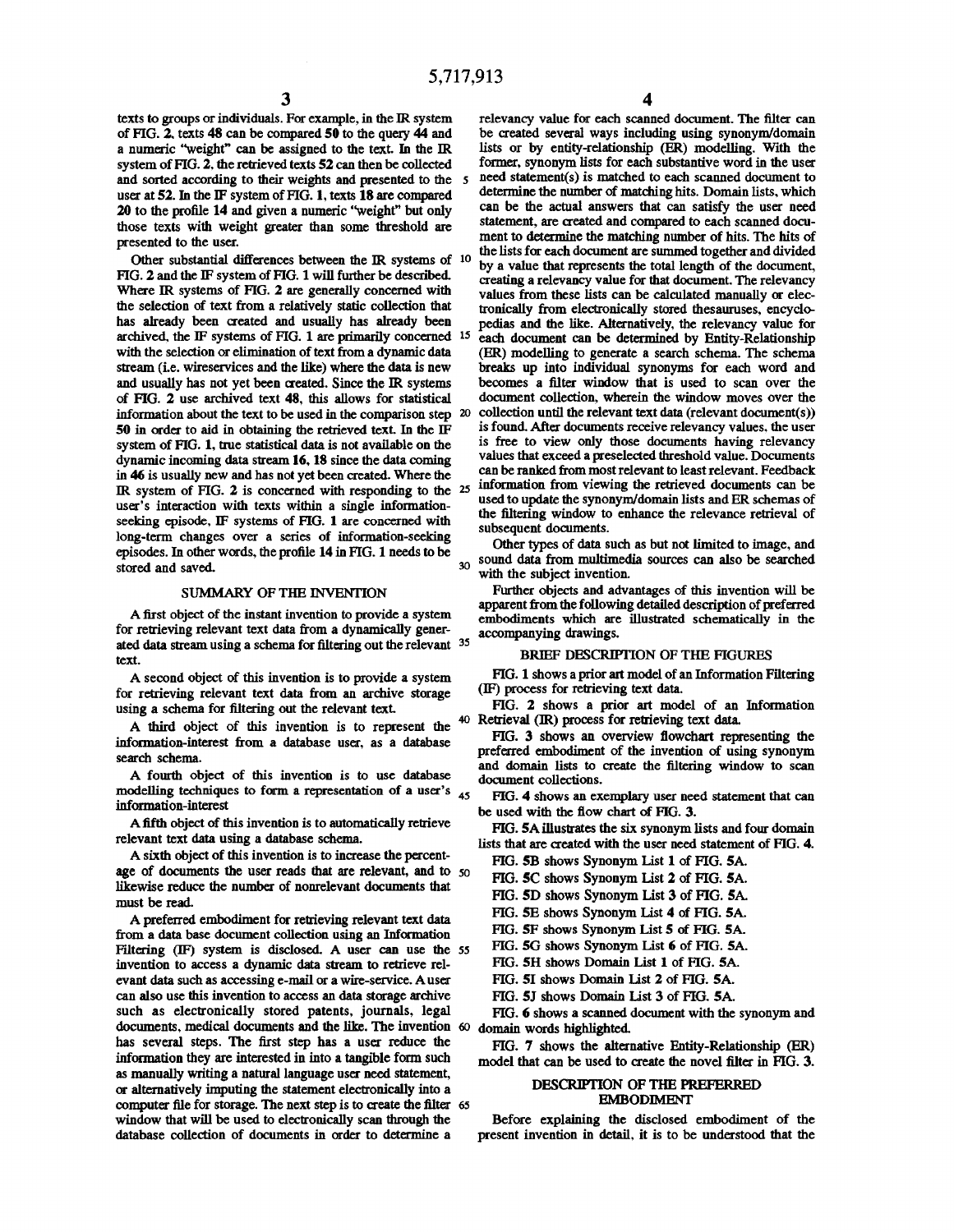tion Interest) above a selected Threshold are displayed to the user. Documents are not batched together. The user reviews At Step 130, a list of possible values (a Domain List) is<br>documents above the Threshold one at a tim documents above the Threshold, one-at-a-time. The user can stop after reviewing a document or continue reviewing documents as long as more documents are available.

FIG. 3 illustrates the preferred embodiment of the inven-<br>In FIG. 5A, three lists are domain lists. These are List 7, An example of a natural language User Need Statement is "List 7 only had two entries in it and these were the words<br>"SOUIBB" and "ROCHE". This is shown in FIG. 5A. shown in FIG. 4. All of FIG. 4 was utilized as an Information Alternatively, a user can electronically create the User Need  $_{30}$ 

At Step 120, the User Need Statement is scanned for shown in FIG. 5J.<br>At Step 120, the User Need Statement is scanned for The domain lists in this example are from a successfully substantive words. This can be done manually or automati-<br>cally by a computer Examples of words that are not sub- as used prototype of the inventor's process. So, the domain lists cally by a computer. Examples of words that are not sub-  $35$  used prototype of the inventor's process. So, the domain lists examples of the interval lists of the interval lists of the interval lists of the case of are al stantive are "the", "a", "as", "is", and the like. In the case of are all shown with their Unix operations is in capital letters. User Need Statements like those used in TREC-3 filtering and each entry is in capital letters.<br>experiments, words such as "document" and "relevant" At Step 140, a value greater than zero can be selected for experiments, words such as "document" and "relevant" should also be considered not substantive because they the Threshold value. If zero is the selected value, then all<br>spaces in all the User Need Statements but have nothing to an incoming documents would be seen by the user appear in all the User Need Statements but have nothing to  $_{40}$  incoming documents would be seen by the user.<br>do with the Information Interest In IF or IR jargon, a If a document is available. Step 150 causes movement t do with the Information Interest In IF or IR jargon, a collection of words which are not substantive is called a Step 160. If no more documents are available, the filtering Stop-Word List. process stops. FIG. 7 is an example of an incoming docu-

At Step 120, a list of synonyms is created for each ment which was electronically stored.<br>hstantive word in the User Need Statement. This can be 45 At Step 160, the electronically stored Document is autosubstantive word in the User Need Statement. This can be  $45$  At Step 160, the electronically stored Document is auto-<br>done manually by using reference information such as that matically scanned and a count is incremented done manually by using reference information such as that found in Roget's International Thesaurus (5th Edition), matched hit occurs. A matched hit occurs when a word in the edited by Robert L. Chapman, HarperCollins Publishers. Document is found in a Synonym List or a Domain List. A<br>Aternativiely, a computer could process this step using an count of Total Words in the Document is also increme Aternativiely, a computer could process this step using an

4, List 5, and List 6 ate synonym lists for six substantive words which are found in List 1 through List 9 of FIT 4.<br>Words in the User Need Statement of FIG. 4, FIG. 5B shows through FIG. 5J are underlined in the text of words in the User Need Statement of FIG. 4. FIG. 5B shows List 1 which is a Synonym List for the word "counter". FIG. At Step 170. a Relevancy Value for the Document is<br>5C shows List 2 which is a Synonym List for the words 55 calculated based on the data collected at Step 160. Th 5C shows List 2 which is a Synonym List for the words 55 calculated based on the data collected at Step 160. The<br>"company" or "laboratory". Using two words to generate Relevancy Value is calculated by dividing the total ma "company" or "laboratory". Using two words to generate one list of synonyms for FIG. 5C was done just to cut down hits by the Total Words in the Document. As an example, on the number of lists in this example. FIG. 5D shows List consider the Document in FIG. 6. There are 39 wo on the number of lists in this example. FIG. 5D shows List shows List 4 which is a Synonym List for the words 60 through FIG. 5J which are underlined. Total Words in the<br>"conceptualization" or "research" or "development" or Document is 338. The Relevancy Value for the Document in "conceptualization" or "research" or "development" or ''testing" or "evaluation" or ''marketing" or "approval". FIG. 6 is 39/338, which is 0.1154. Again, using several words to generate one list of synonyms At Step 180, the Relevancy Value is compared to the for FIG. 5E was done just to cut down on the nmnber of lists Threshold. A Relevancy Value less than the Threshold in this example. FIG. 5F shows List S which is a Synonym 65 causes movement to Step lSO and the Document is not List for the word ''properties". Finally, FIG. SG shows List shown to the user. A Relevancy Value greater than or equal 6 which is a Synonym List for the word "cancer". to the Threshold causes movement to Step 190.

invention is not limited in its application to the details of the The synonym lists in this example are from a successfully particular arrangement shown since the invention is capable used prototype of the inventor's process. So. the synonym of other embodiments. Also. the terminology used herein is lists are all shown along with their Umx operating system for the purpose of description and not of limitation. file names; and each entry is in capital letters. For example. A prototype of the inventor's process has been success- *s* all the words in List 1 (synonyms of the word "counter") are fully used to participate in the Third Text Retrieval Confer- stored in a file called "counter.syn''. For the successfully ence (TREC-3) conducted by the National Institute of Stan-<br>dards and Technology (NIST) and sponsored by the example, the words "BLOCK", "BLOCKED". dards and Technology (NIST) and sponsored by the example, the words "BLOCK", "BLOCKED",<br>Advanced Research Projects Agency Software and Intelli-<br>"BLOCKN" and "BLOCKS" armear in List 1. In some of Advanced Research Projects Agency Software and Intelli-<br>gent System Technology Office (ARPA/SISTO).<br>10 the lists the possessive form of a word also annears in the ent System Technology Office (ARPNSISTO).<br>Reference will now be made in detail to the present list But note that the possessive form of a word is shown Reference will now be made in detail to the present list. But note that the possessive form of a word is shown<br>preferred embodiment of the invention as illustrated in the with a blank in place of the apostrophe For example preferred embodiment of the invention as illustrated in the with a blank in place of the apostrophe. For example, in List accompanying drawings. companying drawings.<br>The present preferred embodiment is demonstrated using ware measured as a synonym list for the word "drag", the word The present preferred embodiment is demonstrated using "MEDICATION S" appears in the list along with the word<br>a filtering environment where documents having a Rel-<br>is "MEDICATION". This was due to the handling of possesa filtering environment where documents having a Rel-<br>evancy Value (a measure of relevance to a user's Informa-<br>eines within the inventor's successfully used prototype sives within the inventor's successfully used prototype.

> Need Statement. This can be done manually using references 20 available to the user. Alternatively, information that exists in electronic storage can also be used to create a Domain List

tion. At Step 110, a written description of a user's Informa-<br>
List 8, and List 9. FIG. 5H shows List 7 which is a Domain<br>
List 8, and List 9. FIG. 5H shows List 7 which is a Domain tion Interest is created in tangible form as a natural language List 6, and List 9. FIG. SH shows List 7 which is a Domain Interval in the user. List for the name of a company or laboratory. Originally, User Need Statement This can be done manually by the user. 25 List for the name of a company of laboratory. Originally, Interest in the TREC-3 filtering experiment. It is an Infor-<br>Interest in the TREC-3 filtering experiment. It is an Infor-<br>mation Interest that concerns new cancer fighting drugs<br>cancer in the Solution Shows List 8 which is mation Interest that concerns new cancer fighting drugs.<br>Alternatively a user can electronically create the User Need of Cancer. FIG. 5J shows List 9 which is a Domain List for Statement stored as a computer file in the memory of a 30 descriptions of drug properties. Originally, List 9 was empty. computer.<br>
This is shown in FIG. 5A. Eventually, List 9 became the list<br>  $\overline{C}$ 

electronically stored thesaurus.<br>FIG 5A reveals nine fists where I ist 1 I ist 2 I ist 3 I ist an example, consider the Document shown in FIG. 6. The FIG. 5A reveals nine fists where List 1, List 2, List 3, List an example, consider the Document shown in FIG. 6. The<br>List 5, and List 6 ate synonym lists for six substantive words which are found in List 1 through List 9 o

3 which is a Synonym List for the word "drug". FIG. 5E Document that appear in List 1 through List 9 of FIG. 5A shows List 4 which is a Synonym List for the words 60 through FIG. 5J which are underlined. Total Words in the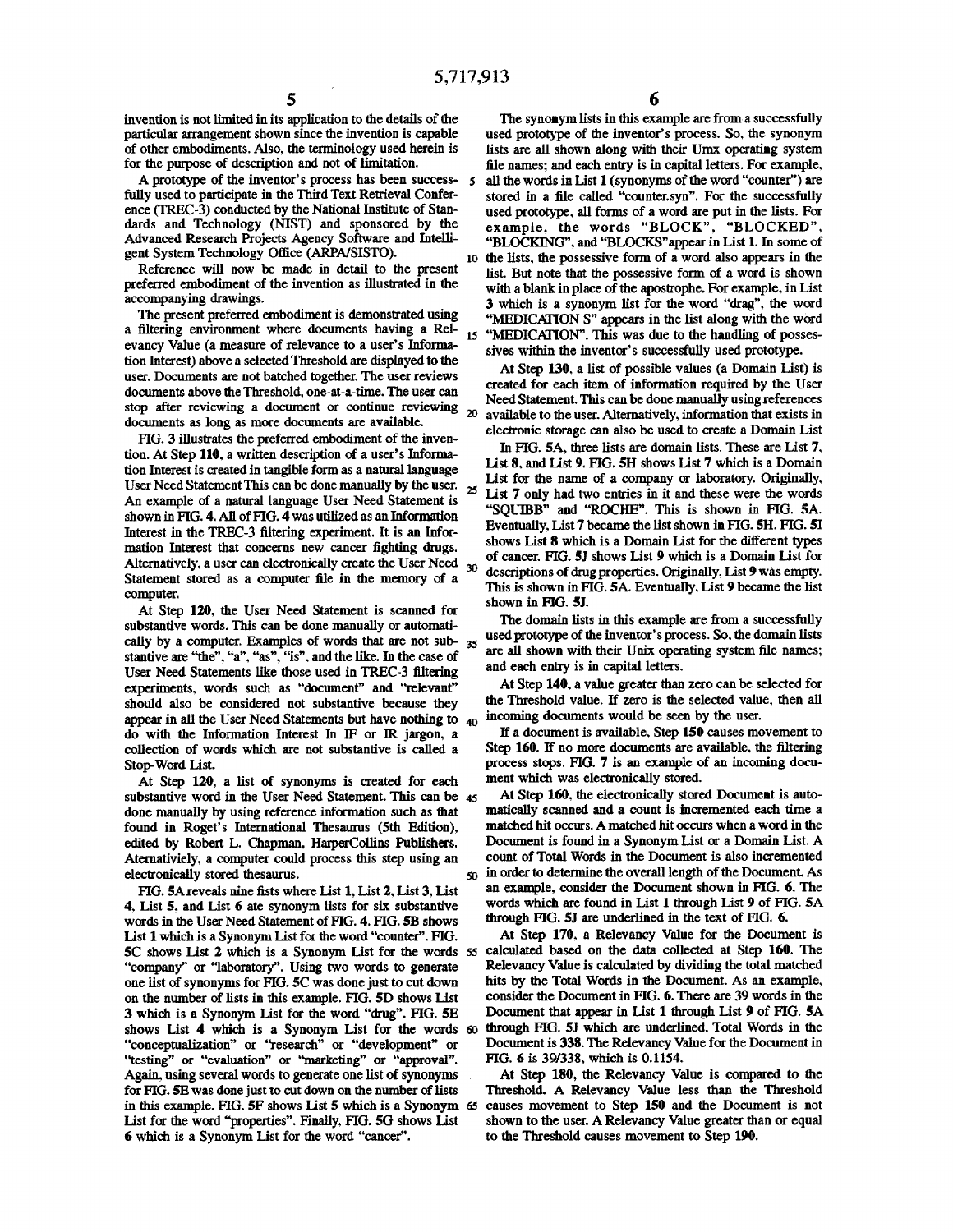At Step 190, the Document is displayed or output to the user. Words in the Document that appear in a Synonym List or a Domain List could be highlighted in the display. At Step 200. the user reads or reviews the Document

After reviewing the Document. at Step 210, the user *5*  decides if there needs to be a modification to a Synonym List, a Domain List, or the Threshold. For example. the word "production" appears in the Document of FIG. 6 but is not in the Synonym List of FIG. SE. The user can put the word "production" in the FIG. 5E list. As another example, the <sup>10</sup> narrative description (a User Need Statement) of the dataword "combating" appears in the Document of FIG. 6 but is not in the Synonym List of FIG. SB. The user can put the word "combating" in the FIG. 5B list. Modifications to a Synonym List. a Domain List, or Threshold by the user is called relevance feedback and this is shown as Step 26 in 15 FIG. 1. In FIG. 3, relevance feedback occurs at Step 220.

At Step 230, the user decides if more documents are to be filtered. If no more filtering is necessary, the filtering process stops, otherwise there is movement to Step 150 where steps, etherwise there is interesting to step 150 where 20<br>document faltering continues.

An alternative technique for creating Synonym Lists and Domain Lists will now be described. From a database point of view. the User Need Statement of FIG. 4 represents the data requirements analysis of a small enterprise (real-world situation). Semantic modeling can be used to capture such an analysis. The Entity-Relationship (ER) model is a semantic model. The ER model includes the semantic concepts of Entity Sets, Attributes, Relationships, Specialization,

An Entity Set is a collection of objects which have common attributes. Each attribute is associated with a domain of possible values. Objects can have a physical existence (such as a person) or a conceptual existence (such as a company, or laboratory). Some attributes can be used to  $35$ identify an object in an entity set (such as Social Security Number for a person). Some entity sets may be weak because objects in the entity set are identified by being related to specific objects from another entity set.

A Relationship is a set of associations among objects in 40 one entity set and objects in other entity sets. For example, between the entity set of drugs and the entity set of cancers, them can be a relationship representing which drug counters which cancer. Each entity set that participates in a relationship plays a particular role in the relationship. Relationships 45 using alternative combinations of the Domain Lists and the can also have attributes.

Specialization, Generalization, and Categorization are concepts that describe the superclass/subclass relationships that can exist among entity sets. Subclasses can inherit attributes, predicates can be used to define subclasses, *so*  multiple subclasses can be disjoint or overlapping, and the union of classes can be formed.

An ER diagram or schema is a technique for representing the logical structure of a database in a pictorial manner. As such, it provides a means of communicating the features of 55 trated and shown in various tens of certain embodiments or the database design. The major diagramming rules follow:

Each entity set is shown as a rectangle.

Each attribute is shown with an ellipse.

- Each relationship is shown as a diamond with lines to the  $_{60}$ participating entity sets, and roles can be identified by labeling the lines.
- A weak entity set and its identifying relationship are distinguished by using double lines for the rectangle and the relationship.
- A subclass relationship is indicated with a line and a subset symbol and can include a predicate.

Overlapping subclasses are indicated with a circled "o". Disjoint subclasses are indicated with a circled "d". The union of classes is indicated by a circled ''u".

FIG. 7 shows an ER Model schema for the User Need Statement in FIG. 4. Like the User Need Statement in FIG. 4, the schema specifies the information that must be detected within a section of text to decide whether or not the text is relevant to the Information Interest.

ER schemas can be created following rules using a base requirements. The nouns appearing in the narrative give rise to entity sets, verbs indicate relationships, adjectives indicate predicates, additional nouns that modify other nouns indicate entity attributes, and the like.

By comparing the User Need Statement in FIG. 4 to the ER schema in FIG. 7, the schema reflects the sentences read in the User Need Statement. The ER diagram is broken down into its smallest components in the sense that every component is labeled with a single word found in the topic. For example, the phrase "drug project" in the User Need Statement. FIG. 4, became the entity set "project", 704 in FIG. 7, with a specialized entity, 708, for the phrase "drug project" in FIG. 4. The adjective "drug" became a predicate, 712 in FIG. 7, for the superclass/subclass relationship. Likewise, similar relationships exist for remaining components 716 through 876 in FIG. 7.

A synonym list is created for each substantive component of the ER diagram. Several synonym lists can be merged at 868, 872, and 876 into single lists. For example. the Syn-Generalization, and Categorization.<br>30 onym List for the word "laboratory" at 716 is combined with the Synonym List for "company" at 720. FIG. SC is a Synonym List for this combination. A Domain List is created for each attribute in the ER diagram. In FIG. 7, there are three attributes at 728, 768, and 780. For example, a Domain List for the name of a company or laboratory, 728, is created. FIG. 5H is an example of this Domain List

> The preferred embodiment of the invention can be further modified and extended into improving the Relevancy Value calculation for the retrieved text and to make further use of the feedback of the actual user of the system.

> Instead of viewing a whole document, a sliding window of adjustable size can be used to view text. Relevancy can further be enhanced by weighting each Domain list and each Synonym List. Relevancy can be further enhanced by Synonym Lists.

> Although the preferred embodiment describes accessing relevant text type dam, other types of data can also be accessed with the described invention. Other types of data such as but not limited to image/fixed pictures, video/ moving pictures, sound/voice, and/or other sensed data can also be accessed, as long as the data can be reduced to a tangible form as in a digital representation.

> While the invention has been described, disclosed. illusmodifications which it has presumed in practice, the scope of the invention is not intended to be, nor should it be deemed to be, limited thereby and such other modifications or embodiments as may be suggested by the teachings herein are particularly reserved especially as they fall within the breadth and scope of the claims here appended

I claim:

1. An Information Filtering (JF) system for retrieving relevant text from a database collection of documents com-65 prising the steps of:

(a) defining an information interest as a natural language statement;